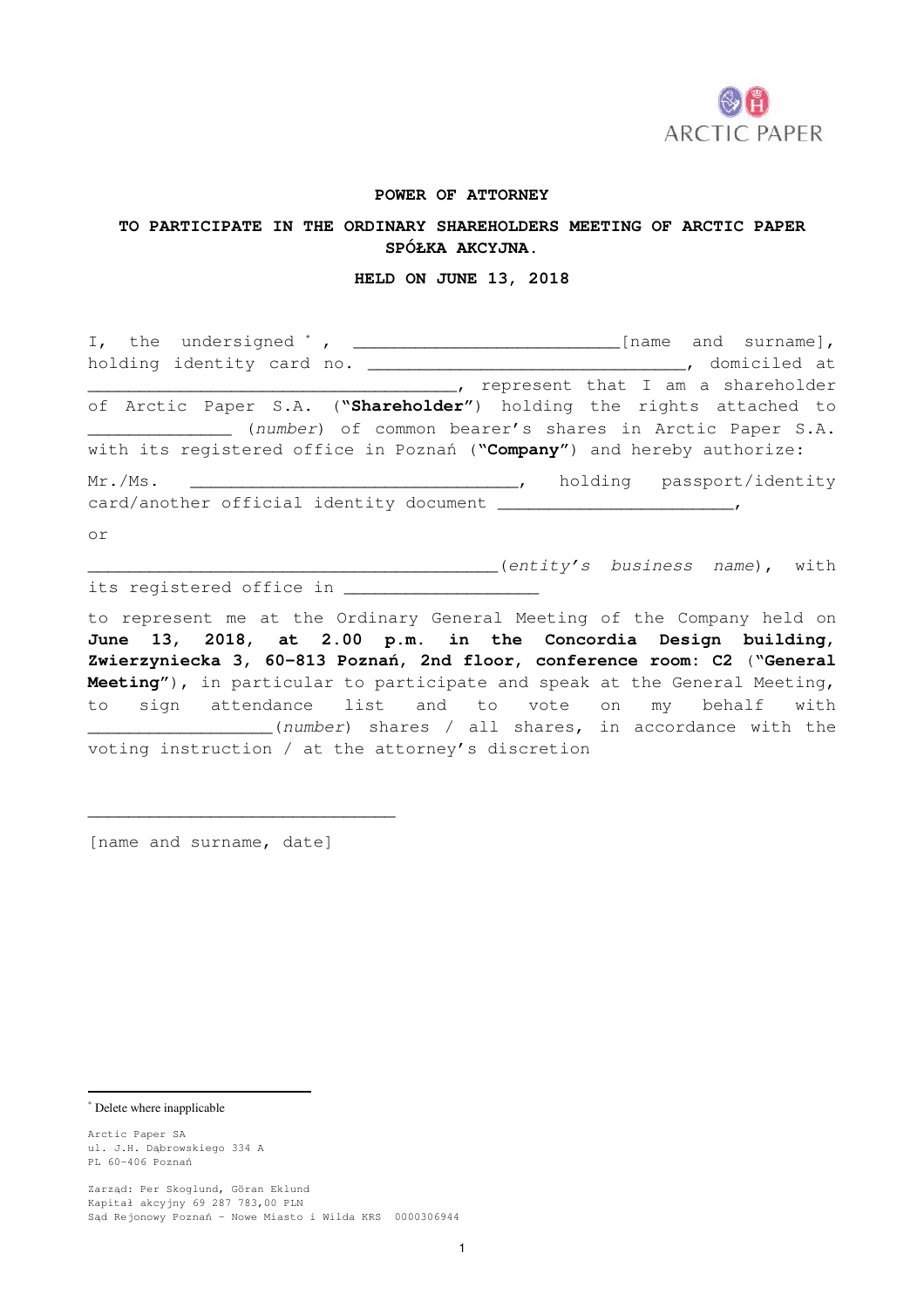

## **INFORMATION FOR THE SHAREHOLDER**

- 1. If the Shareholder's details provided in the attached power of attorney differ from the details included on the Shareholders list, prepared on the basis of the list received from Krajowy Depozyt Papierów Wartościowych S.A. [National Depository of Securities Joint Stock Company] pursuant to art. 406 (3) of the Commercial Companies Code, the attorney may not be allowed to participate in the General Meeting.
- 2. The instruction attached with the power of attorney, regarding the manner of voting on the specific resolutions during the Shareholders Meeting, is a confidential document between the Shareholder and its attorney and cannot be disclosed to third parties, in particular to the Company, both prior and after completion of the General Meeting.
- 3. The attorney's voting contrary to the instruction provided by the Shareholder shall not affect the validity of voting.
- 4. The use of this form is conditional solely upon the Shareholder's discretion. The Shareholder has the right to grant a power of attorney in another form provided that the contents of such power of attorney make it possible to:
	- (a) identify the voting Shareholder and its attorney;
	- (b) cast a vote in the meaning of art. 4 § 1 item 9 of the Commercial Companies Code;
	- (c) object to the resolution by the Shareholders; and
	- (d) place the instruction regarding the manner of voting in respect of each resolution which the Shareholder's attorney will vote on.
- 5. A notification of the grant or revoking of the power of attorney in an electronic form must be effected by 12:00 noon at the latest on the day preceding the General Meeting.
- 6. The Company shall not be liable for:
	- (i) results of the lack of possibility to use means of electronic communication with the Company,

Arctic Paper SA ul. J.H. Dąbrowskiego 334 A PL 60-406 Poznań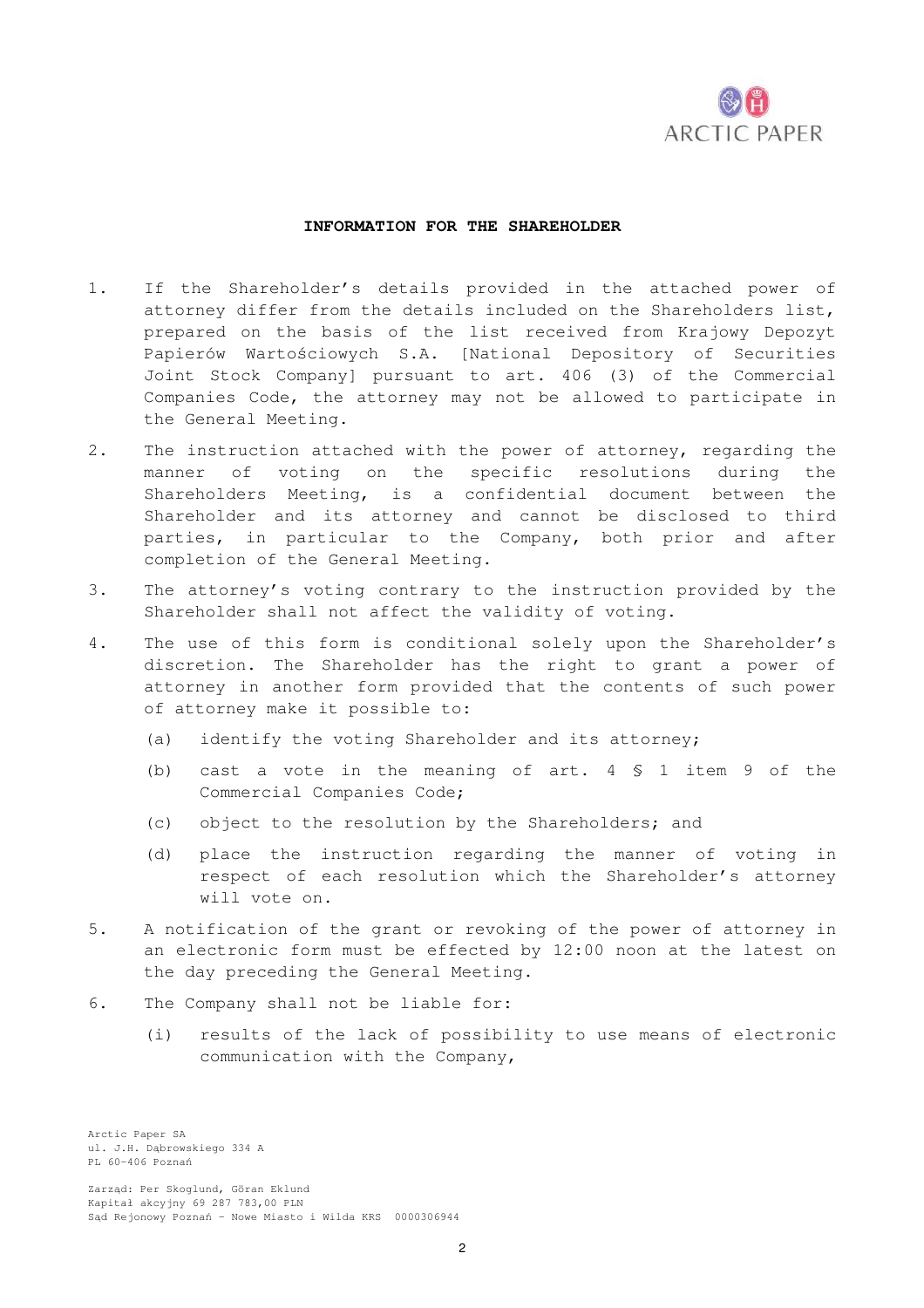

- (ii) the Company's not receiving the electronic correspondence sent by the person authorized to participate,
- (iii) any other results caused by the shareholder's use of the means of electronic communication in contacts with the Company,

if the foregoing circumstances occurred for reasons not attributable to the Company.

- 7. Along with the power of attorney in an electronic form, the Shareholder shall also send the following documents to the Company:
	- (i) scan of an identity card, passport or another official document confirming the shareholder's identity,
	- (ii) in the case of attorneys being natural persons scan of an identity card, passport or another official identity document confirming the attorney's identity;
	- (iii) in the case of other attorneys scan of an excerpt from the register in which it is registered or scan of another document confirming authorization of the persons acting on behalf of such entity.
- 8. In order to verify the validity of the power of attorney granted in an electronic form and in order to verify the Shareholder and attorney, after receipt of a notification on granting of the power of attorney in an electronic form, the Company shall verify whether the scans of the documents referred to in item 7 above have been attached.
- 9. The Company has the right to directly contact a Shareholder or an attorney in order to verify the fact of granting a power of attorney in an electronic form by a specific Shareholder.
- 10. In the case of any doubts regarding the veracity of the copies of the documents referred to in item 7 above, the Company reserves the right to request that the attorney submit, upon drafting the attendance list, the originals or copies certified by an entity authorized to certify compliance of the copies of documents referred to in item  $7(i)$  -  $7(iii)$  with the originals.
- 11. Any documents sent by a Shareholder to the Company by electronic mail must be scanned in PDF format.

Arctic Paper SA ul. J.H. Dąbrowskiego 334 A PL 60-406 Poznań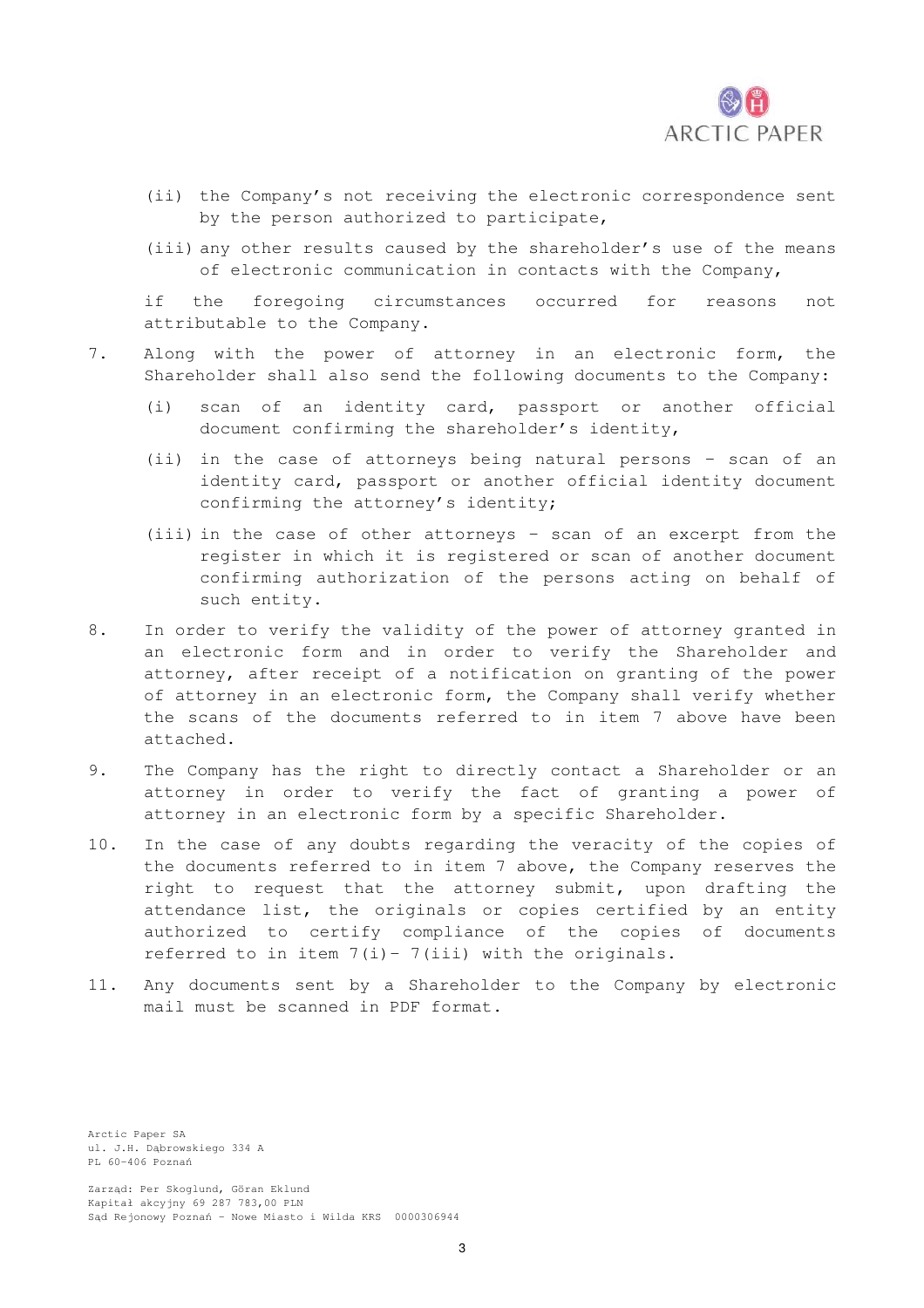

# **INSTRUCTION REGARDING EXERCISING OF VOTING RIGHTS BY AN ATTORNEY DURING THE ORDINARY SHAREHOLDERS MEETING**

#### **OF ARCTIC PAPER S.A.**

**HELD ON JUNE 13, 2018,** 

**CONSTITUTING AN INTEGRAL ATTACHMENT TO THE POWER OF ATTORNEY GRANTED** 

Arctic Paper SA ul. J.H. Dąbrowskiego 334 A PL 60-406 Poznań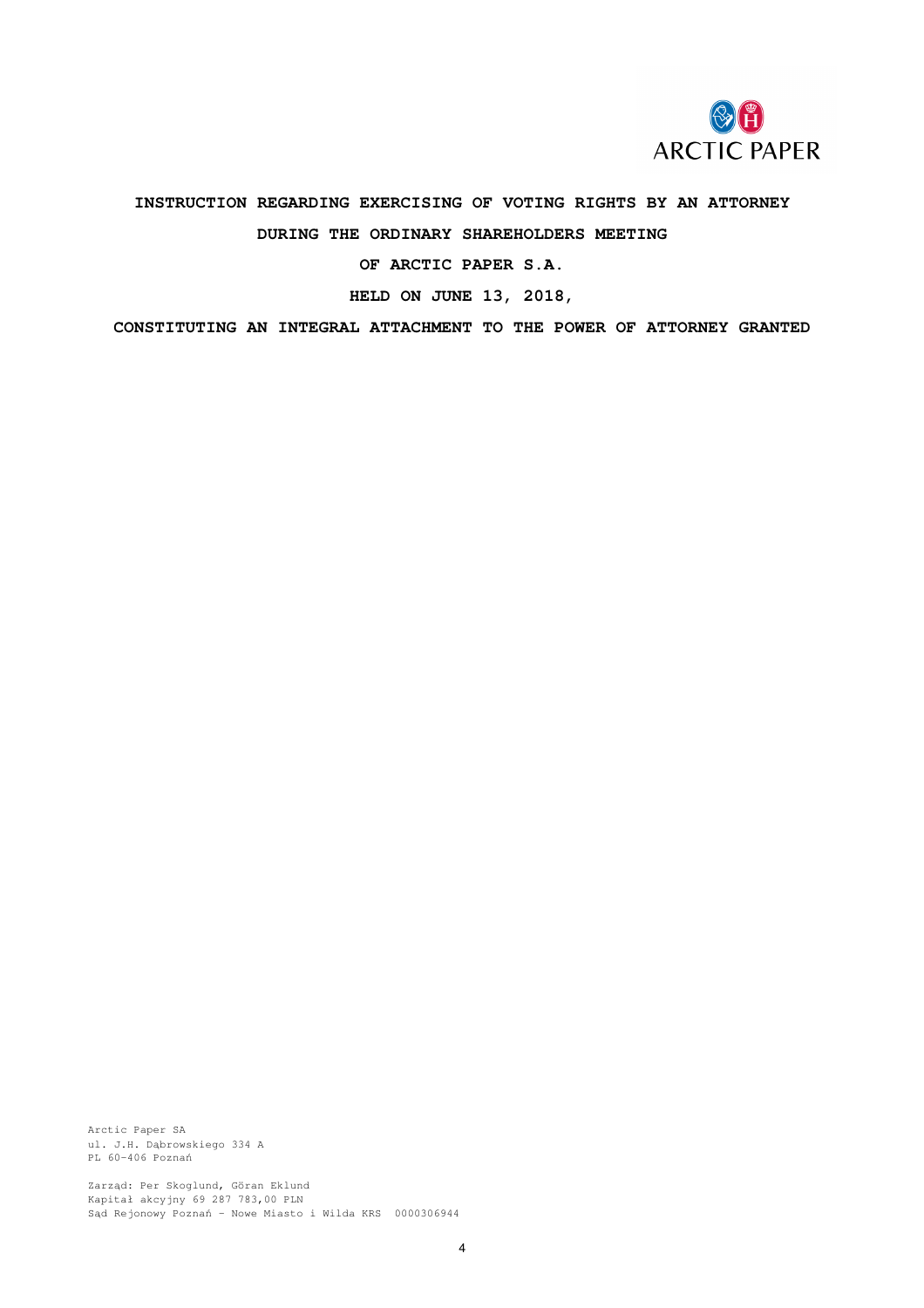

## **RESOLUTION NO 1/2018 of the Ordinary Shareholders Meeting of Arctic Paper S.A. of June 13, 2018 regarding: appointment of the Chairman of the Ordinary Shareholders Meeting**

The Ordinary Shareholders Meeting of Arctic Paper S.A. with its registered office in Poznań ("Company") hereby adopted the following resolution (hereinafter the **"Resolution"**):

**§ 1** 

[●] is appointed as the Chairman of the Ordinary Shareholders Meeting.

**§ 2** 

The resolution shall become effective in the date of adoption hereof.

| Shareholder's Instruction for the Attorney |                                    |                      |                                                  |
|--------------------------------------------|------------------------------------|----------------------|--------------------------------------------------|
| Voting:                                    | Voting:                            | Voting:              | Voting:                                          |
| <b>FOR</b>                                 | <b>AGAINST</b><br><b>OBJECTION</b> | <b>ABSTAINING</b>    | AT THE<br><b>ATTORNEY'S</b><br><b>DISCRETION</b> |
| Number of<br>shares:                       | Number of<br>shares:               | Number of<br>shares: | Number of<br>shares:                             |
| Objection:                                 |                                    |                      |                                                  |

Arctic Paper SA ul. J.H. Dąbrowskiego 334 A PL 60-406 Poznań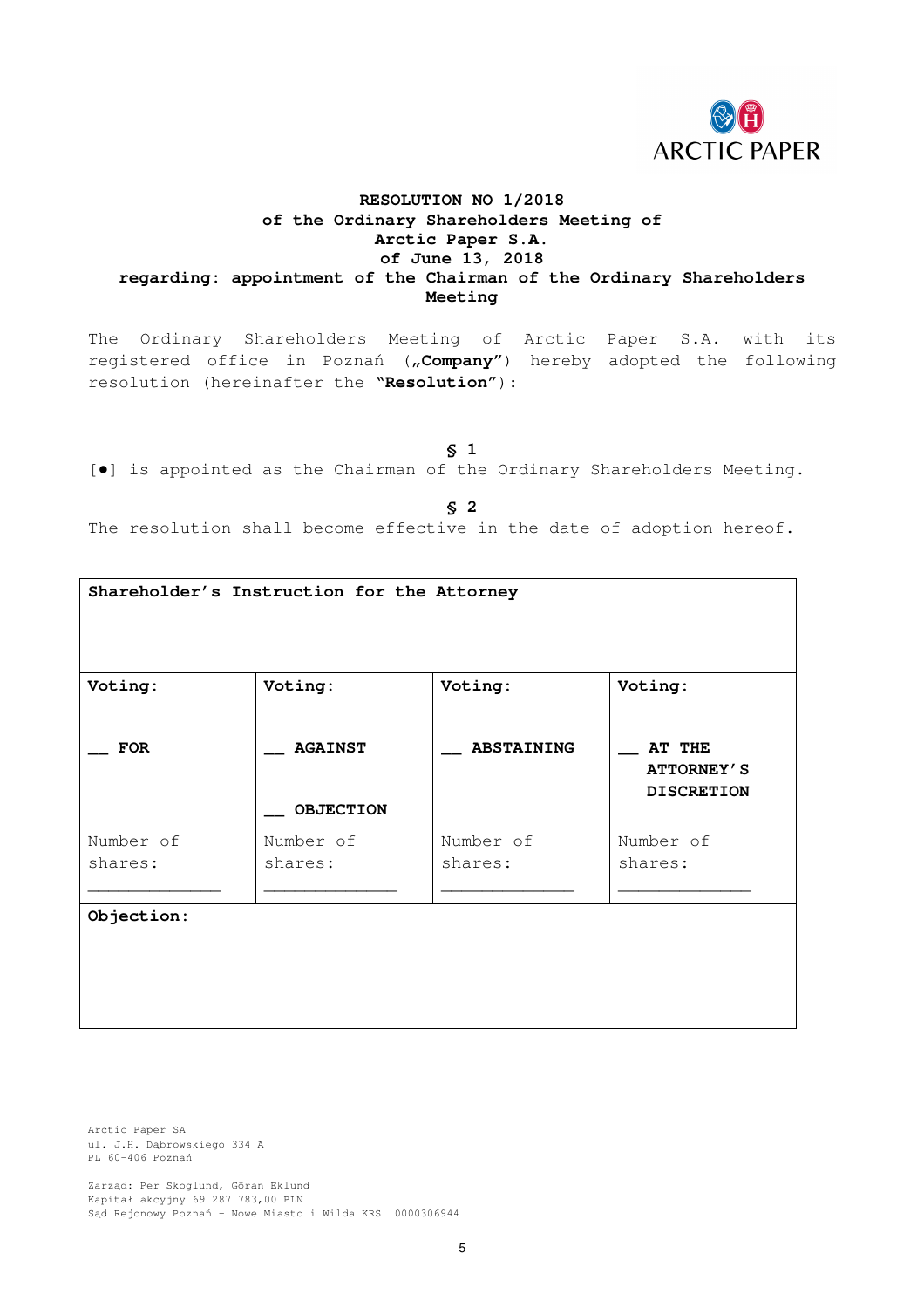

## **RESOLUTION NO 2/2018 of the Ordinary Shareholders Meeting of Arctic Paper S.A. of June 13, 2018 regarding: adoption of the agenda of the Shareholders Meeting**

The General Meeting of Arctic Paper S.A. with its registered office in Poznań ("Company") hereby adopted the following agenda of the Shareholders Meeting of the Company, made public in accordance with art. 402<sup>1</sup> of the Commercial Companies Code,:

- 1. Opening the meeting and electing the Chairman of the Ordinary Shareholders Meeting;
- 2. Confirming that the Shareholders Meeting was convened correctly and is able to adopt resolutions;
- 3. Adopting the agenda;
- 4. Adopting a resolution on non-appointment of a Returning Committee of the Shareholders Meeting;
- 5. Considering the Management Board's report on the Company's operations in the financial year 2017;
- 6. Considering the Company's financial statements for the financial year 2017;
- 7. Reviewing the auditor's opinion and report on the audit of the financial statements of the Company for the financial year 2017;
- 8. Reviewing the Company's Supervisory Board's report on the evaluation of the Management Board's report on the Company's operations and the evaluation of the Company's financial statements for the financial year 2017 as well as reviewing the Supervisory Board's opinion on the resolutions placed on the Shareholders Meeting's agenda;
- 9. Adopting resolutions on the approval of the Company's Management Board's report on its operations in the financial year 2017;
- 10. Adopting resolutions on the approval of the Company's financial statements for the financial year 2017;

Arctic Paper SA ul. J.H. Dąbrowskiego 334 A PL 60-406 Poznań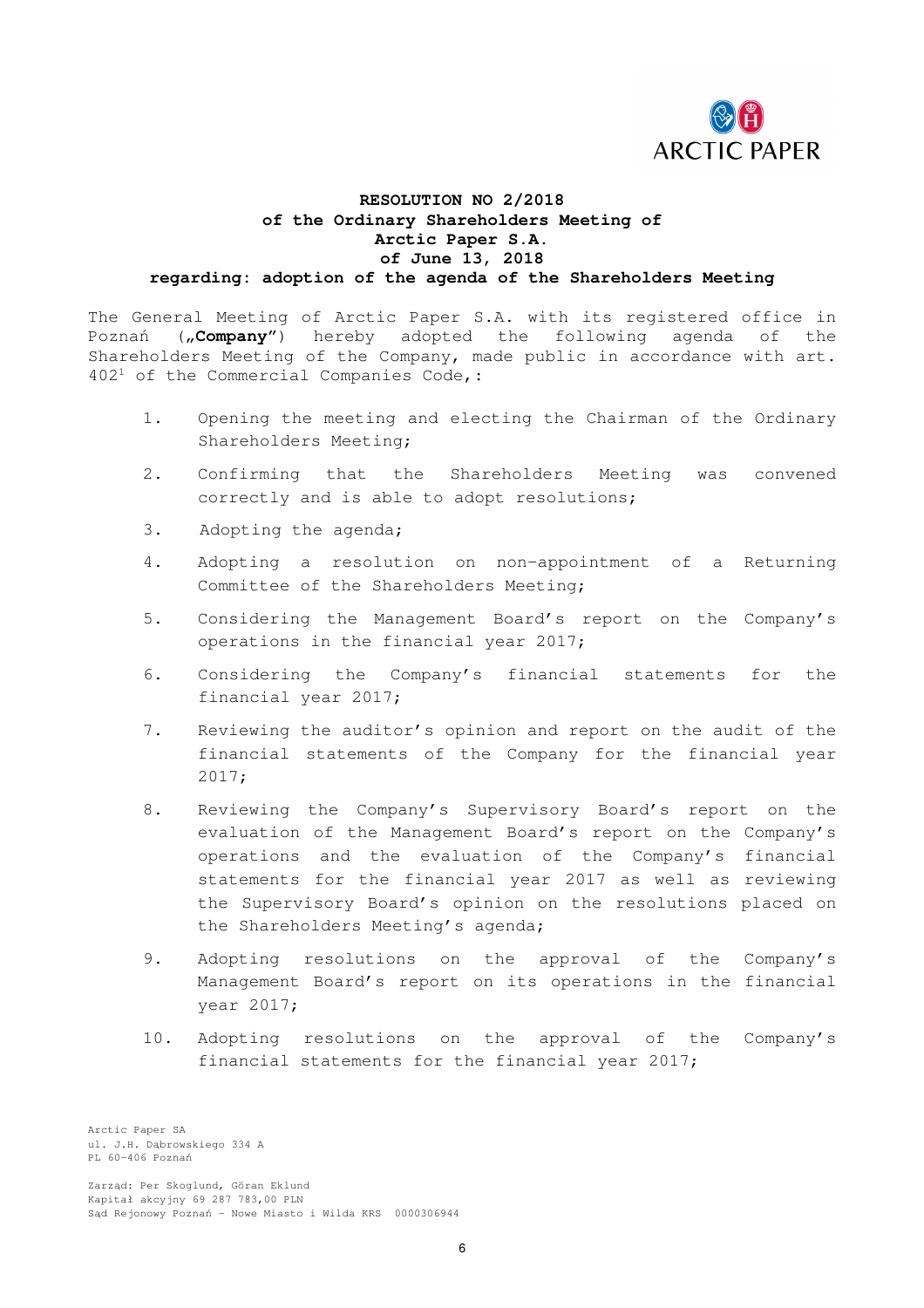

- 11. Considering the report on operations of the Arctic Paper S.A. Capital Group and the financial statements of the Arctic Paper S.A. Capital Group for the financial year 2017;
- 12. Reviewing the auditor's opinion and report on the audit of financial statements of the Arctic Paper S.A. Capital Group for the financial year 2017;
- 13. Adopting resolutions on the approval of the financial statements of the Arctic Paper S.A. Capital Group for 2017 and on the approval of the report on operations of the Arctic Paper S.A. Capital Group for the financial year 2017;
- 14. Adopting a resolution on payment of a dividend and determination of a date of dividend day and dividend payment date;
- 15. Adopting a resolution on covering of the Company's net loss for the financial year 2017;
- 16. Adopting resolutions on the acknowledgment of performance of duties by the Management Board Members in the financial year 2017;
- 17. Adopting resolutions on the acknowledgment of performance of duties by the Supervisory Board Members in the financial year 2017;
- 18. Adopting a resolution on appointment of the Supervisory Board for a new joint term of office;
- 19. Closing the meeting.

Arctic Paper SA ul. J.H. Dąbrowskiego 334 A PL 60-406 Poznań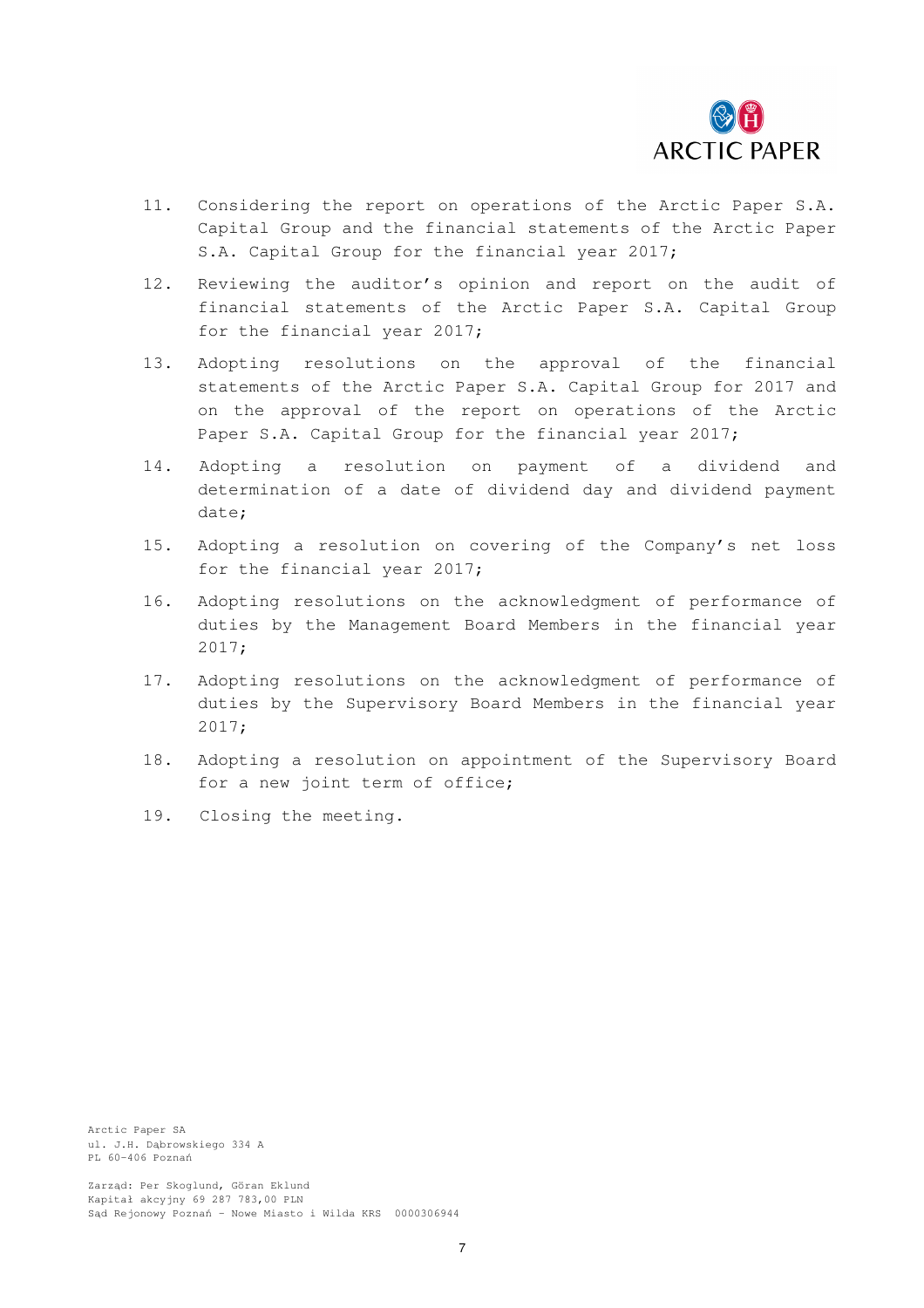

| Shareholder's Instruction for the Attorney |                                    |                      |                                                  |
|--------------------------------------------|------------------------------------|----------------------|--------------------------------------------------|
| Voting:                                    | Voting:                            | Voting:              | Voting:                                          |
| <b>FOR</b>                                 | <b>AGAINST</b><br><b>OBJECTION</b> | <b>ABSTAINING</b>    | AT THE<br><b>ATTORNEY'S</b><br><b>DISCRETION</b> |
| Number of<br>shares:                       | Number of<br>shares:               | Number of<br>shares: | Number of<br>shares:                             |
| Objection:                                 |                                    |                      |                                                  |

Arctic Paper SA ul. J.H. Dąbrowskiego 334 A PL 60-406 Poznań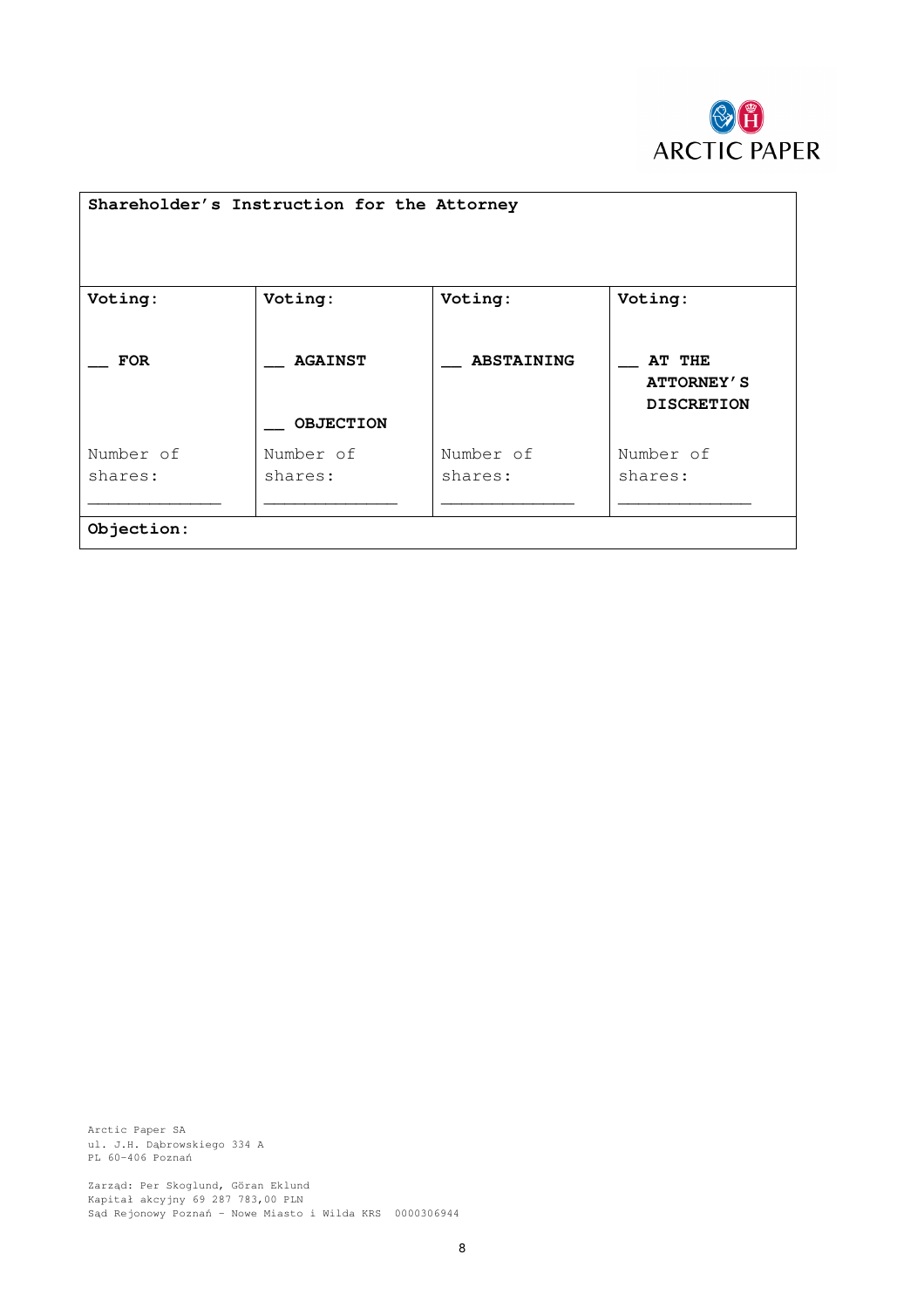

#### **RESOLUTION NO 3/2018**

## **of the Ordinary Shareholders Meeting of Arctic Paper S.A. of June 13, 2018 regarding: waiving the appointment of the Returning Committee of the Shareholders Meeting**

#### **§ 1**

The Shareholders Meeting of of Arctic Paper S.A. with its registered office in Poznań ("**Company**") hereby adopted the following resolution (hereinafter the **"Resolution"**):

**§ 1** 

It is resolved to waive the appointment of the Returning Committee while entrusting the Chairman of the Meeting with the Committee's duties in respect of the vote count.

**§ 2** 

The Resolution shall become effective upon adoption hereof.

| Shareholder's Instruction for the Attorney |                                    |                      |                                                  |
|--------------------------------------------|------------------------------------|----------------------|--------------------------------------------------|
| Voting:                                    | Voting:                            | Voting:              | Voting:                                          |
| <b>FOR</b>                                 | <b>AGAINST</b><br><b>OBJECTION</b> | <b>ABSTAINING</b>    | AT THE<br><b>ATTORNEY'S</b><br><b>DISCRETION</b> |
| Number of<br>shares:                       | Number of<br>shares:               | Number of<br>shares: | Number of<br>shares:                             |
| Objection:                                 |                                    |                      |                                                  |

Arctic Paper SA ul. J.H. Dąbrowskiego 334 A PL 60-406 Poznań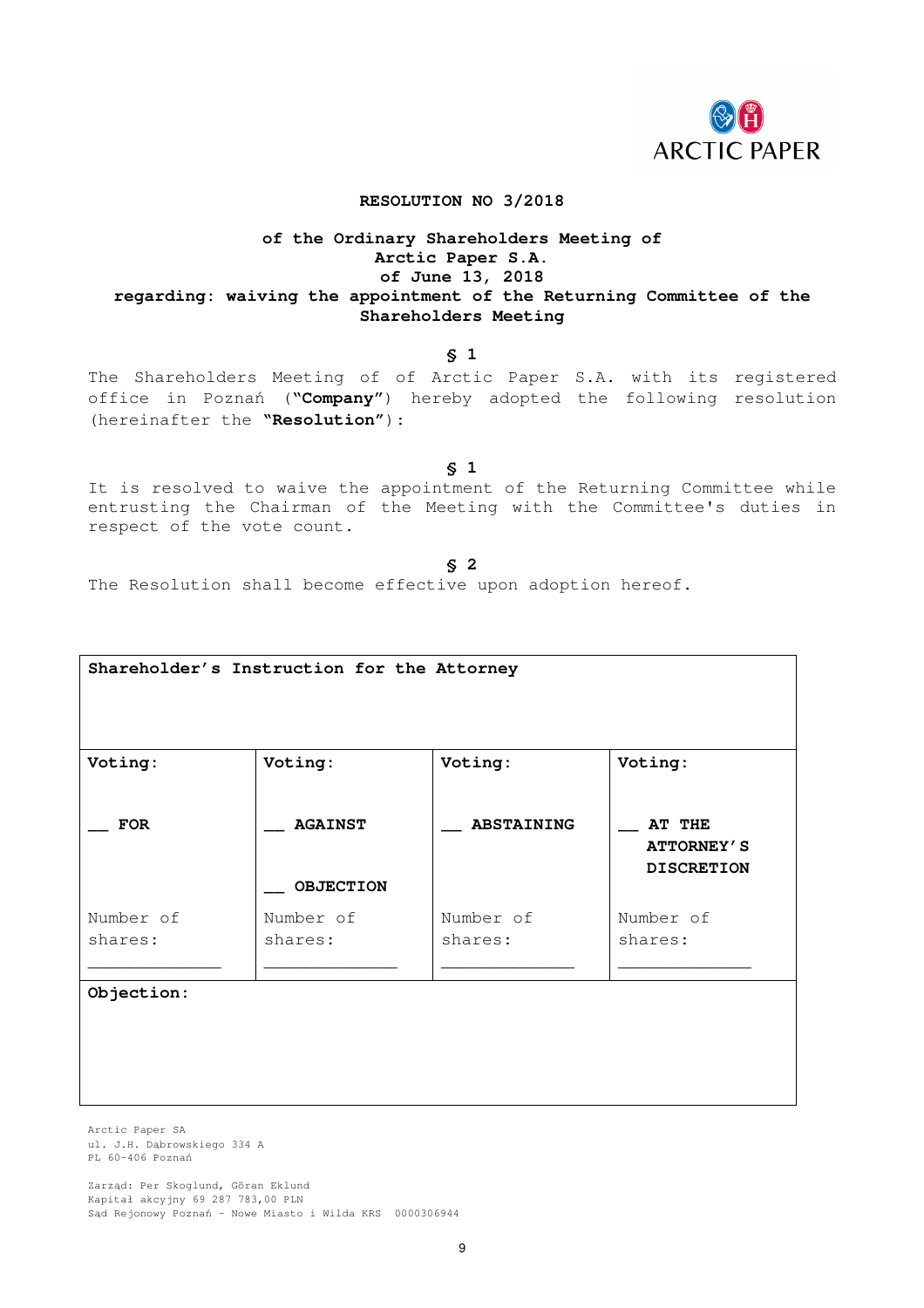

## **RESOLUTION NO 4/2018 of the Ordinary Shareholders Meeting of Arctic Paper S.A. of June 13, 2018 regarding: approval of the Company's Management Board's report on its activity in the financial year 2017**

Acting pursuant to art. 395 § 2 item 1) of the Commercial Companies Code and pursuant to art. 18 section 18.1 item a) of the Articles of Association, the Shareholders Meeting of Arctic Paper S.A. with its registered office in Poznań ("**Company**") hereby adopted the following resolution(hereinafter the **"Resolution"**):

**§ 1** 

The Shareholders Meeting, after consideration of the Management Board's report on the Company's activity in the financial year 2017, decided to approve the same.

#### **§ 2**

The resolution shall become effective in the date of adoption hereof.

|                      | Shareholder's Instruction for the Attorney |                      |                                                  |
|----------------------|--------------------------------------------|----------------------|--------------------------------------------------|
| Voting:              | Voting:                                    | Voting:              | Voting:                                          |
| <b>FOR</b>           | <b>AGAINST</b><br><b>OBJECTION</b>         | <b>ABSTAINING</b>    | AT THE<br><b>ATTORNEY'S</b><br><b>DISCRETION</b> |
| Number of<br>shares: | Number of<br>shares:                       | Number of<br>shares: | Number of<br>shares:                             |
| Objection:           |                                            |                      |                                                  |

Arctic Paper SA ul. J.H. Dąbrowskiego 334 A PL 60-406 Poznań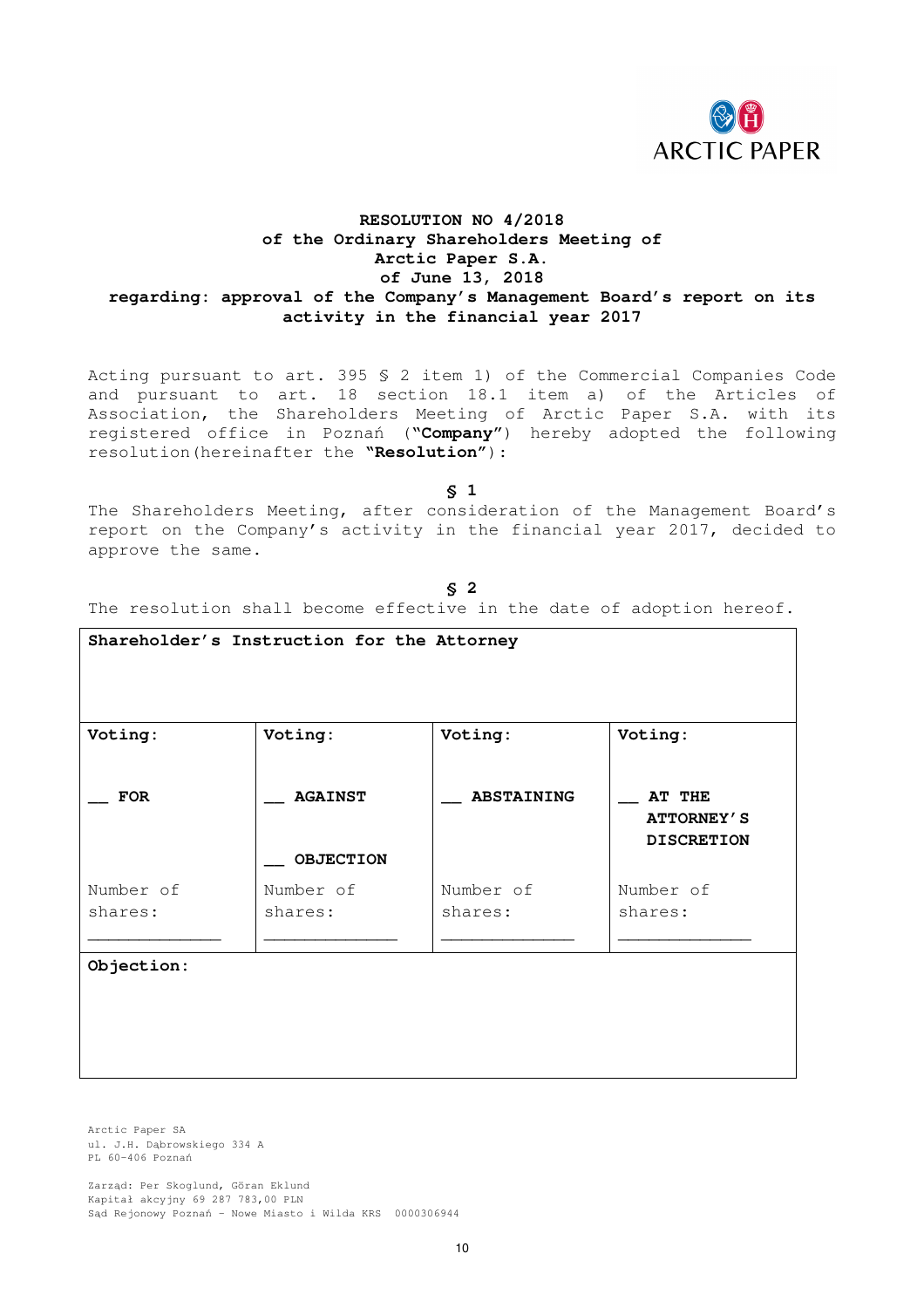

#### **RESOLUTION NO 5/2018**

### **of the Ordinary Shareholders Meeting of Arctic Paper S.A. of June 13, 2018 regarding: approval of the Company's financial statement for the financial year 2017**

Acting pursuant to art. 395 § 2 item 1) of the Commercial Companies Code and pursuant to art. 18 section 18.1 item a) of the Articles of Association, the Shareholders Meeting of Arctic Paper S.A. with its registered office in Poznań ("**Company**") hereby adopted the following resolution(hereinafter the **"Resolution"**):

**§ 1** 

The Shareholders Meeting, after consideration of the financial statements of the Company comprising introduction, balance sheet, profit and loss account, consolidated income statement, list of changes in equity capital, cash flow statement and additional notes for the financial year 2017, decided to approve the same.

#### **§ 2**

The resolution shall become effective in the date of adoption hereof.

| Shareholder's Instruction for the Attorney |                                    |                      |                                                  |  |  |
|--------------------------------------------|------------------------------------|----------------------|--------------------------------------------------|--|--|
| Voting:                                    | Voting:<br>Voting:<br>Voting:      |                      |                                                  |  |  |
| <b>FOR</b>                                 | <b>AGAINST</b><br><b>OBJECTION</b> | <b>ABSTAINING</b>    | AT THE<br><b>ATTORNEY'S</b><br><b>DISCRETION</b> |  |  |
| Number of<br>shares:                       | Number of<br>shares:               | Number of<br>shares: | Number of<br>shares:                             |  |  |
| Objection:                                 |                                    |                      |                                                  |  |  |

Arctic Paper SA ul. J.H. Dąbrowskiego 334 A PL 60-406 Poznań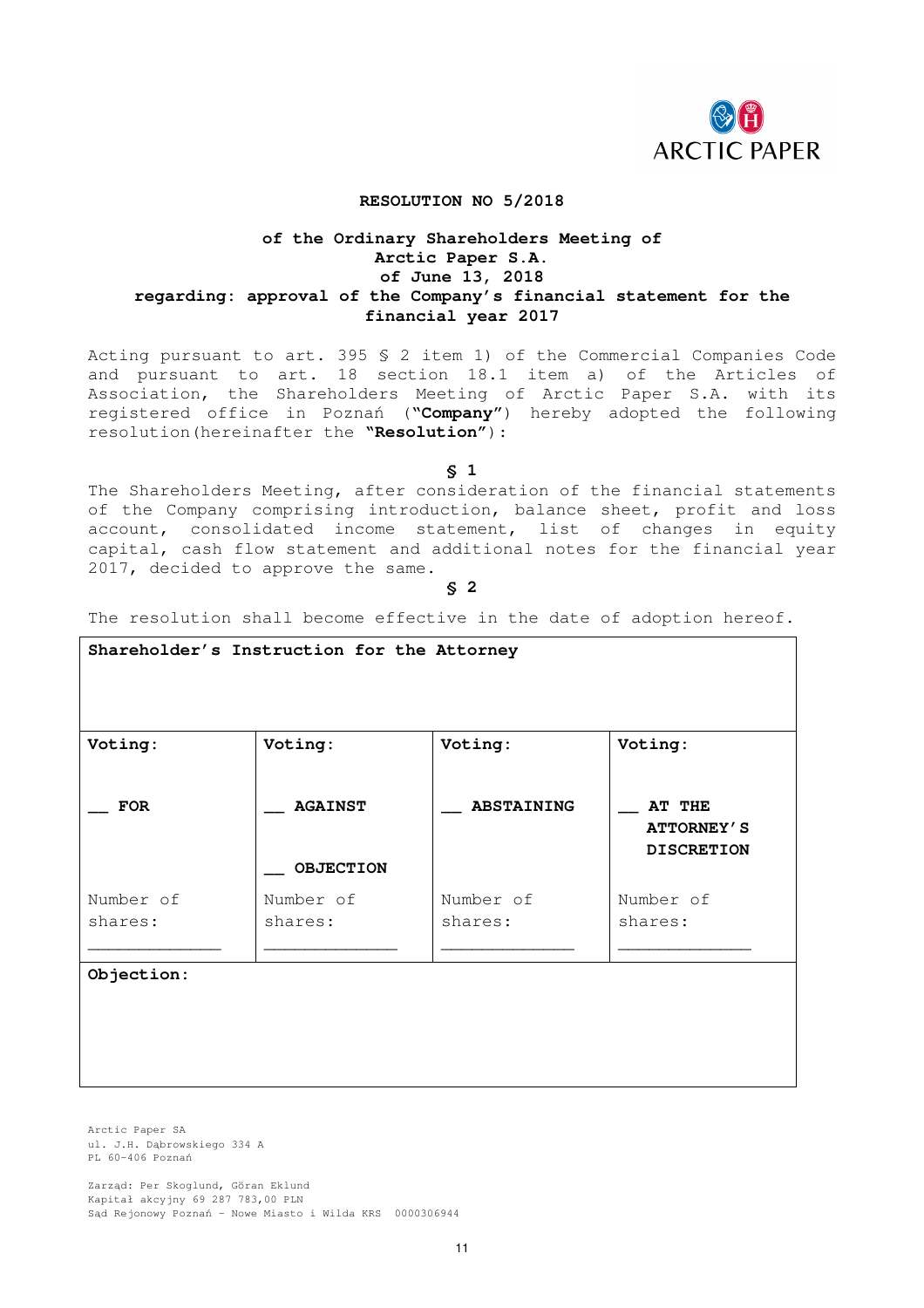

#### **RESOLUTION NO 6/2018**

## **of the Ordinary Shareholders Meeting of Arctic Paper S.A. of June 13, 2018 regarding: approval of the activity report of the Capital Group Arctic Paper S.A. in the financial year 2017**

Acting pursuant to art. 395 § 5 and art. 395 § 2 item 1) of the Commercial Companies Code, the Shareholders Meeting of Arctic Paper S.A. with its registered office in Poznań ("**Company**") hereby adopted the following resolution(hereinafter the **"Resolution"**):

**§ 1** 

The Shareholders Meeting, after consideration of the activity report of Capital Group Arctic Paper S.A. for the financial year 2017, decided to approve the same.

**§ 2** 

The resolution shall become effective in the date of adoption hereof.

| Shareholder's Instruction for the Attorney |                                    |                   |                                                  |  |  |  |
|--------------------------------------------|------------------------------------|-------------------|--------------------------------------------------|--|--|--|
| Voting:                                    | Voting:<br>Voting:<br>Voting:      |                   |                                                  |  |  |  |
| <b>FOR</b>                                 | <b>AGAINST</b><br><b>OBJECTION</b> | <b>ABSTAINING</b> | AT THE<br><b>ATTORNEY'S</b><br><b>DISCRETION</b> |  |  |  |
| Number of                                  | Number of                          | Number of         | Number of                                        |  |  |  |
| shares:                                    | shares:                            | shares:           | shares:                                          |  |  |  |
|                                            |                                    |                   |                                                  |  |  |  |
| Objection:                                 |                                    |                   |                                                  |  |  |  |

Arctic Paper SA ul. J.H. Dąbrowskiego 334 A PL 60-406 Poznań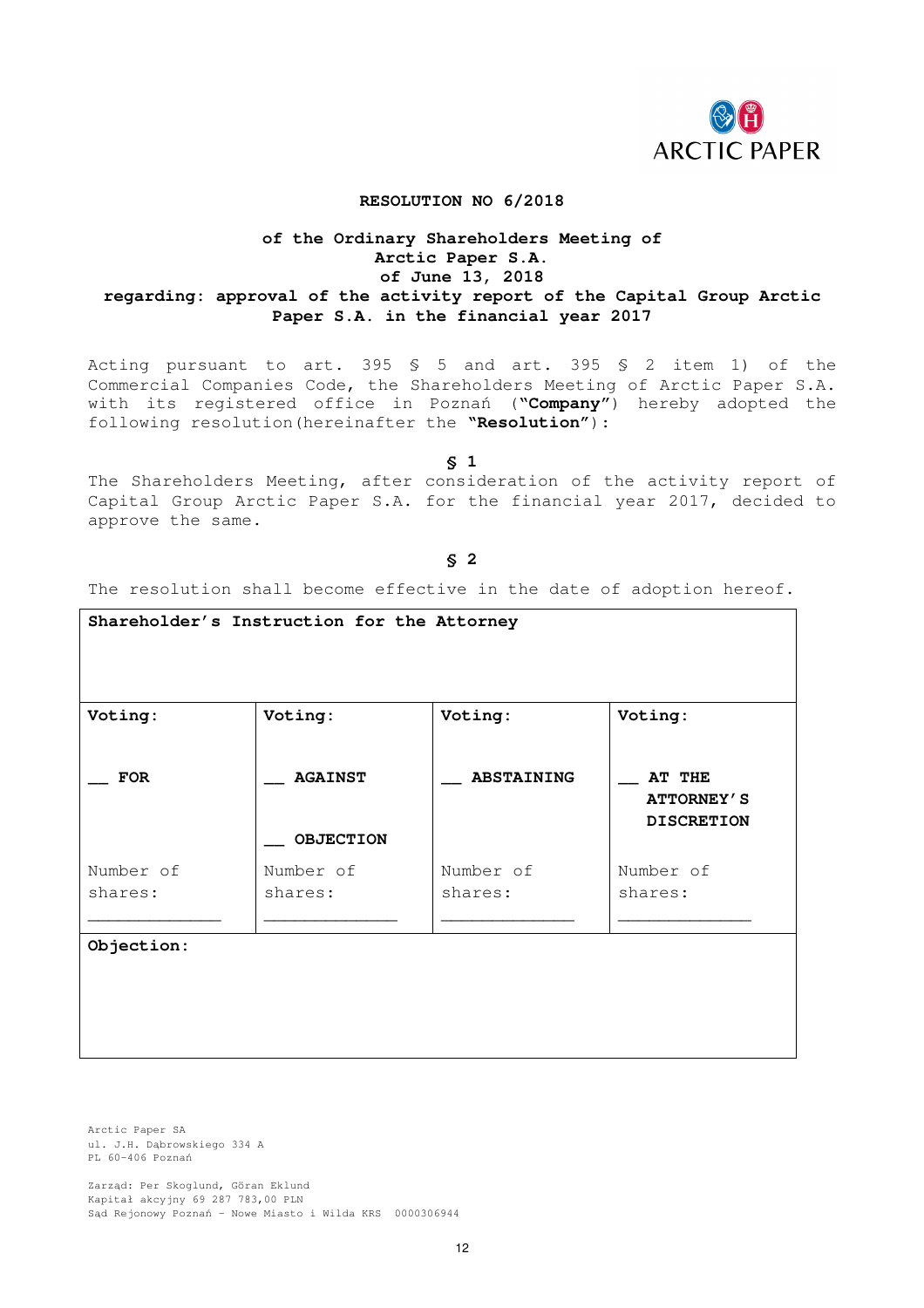

### **RESOLUTION NO 7/2018 of the Ordinary Shareholders Meeting of Arctic Paper S.A. of June 13, 2018 regarding: approval of the financial statement of the Capital Group Arctic Paper S.A. for the financial year 2017**

Acting pursuant to art. 395 § 5 and art. 395 § 2 item 1) of the Commercial Companies Code, the Shareholders Meeting of Arctic Paper S.A. with its registered office in Poznań ("**Company**") hereby adopted the following resolution(hereinafter the **"Resolution"**):

#### **§ 1**

The Shareholders Meeting, after consideration of the financial statement of Capital Group Arctic Paper S.A. for the financial year 2017, decided to approve the same.

#### **§ 2**

The resolution shall become effective in the date of adoption hereof.

|                      | Shareholder's Instruction for the Attorney |                      |                                                  |
|----------------------|--------------------------------------------|----------------------|--------------------------------------------------|
| Voting:              | Voting:                                    | Voting:              | Voting:                                          |
| <b>FOR</b>           | <b>AGAINST</b><br><b>OBJECTION</b>         | <b>ABSTAINING</b>    | AT THE<br><b>ATTORNEY'S</b><br><b>DISCRETION</b> |
| Number of<br>shares: | Number of<br>shares:                       | Number of<br>shares: | Number of<br>shares:                             |
| Objection:           |                                            |                      |                                                  |

Arctic Paper SA ul. J.H. Dąbrowskiego 334 A PL 60-406 Poznań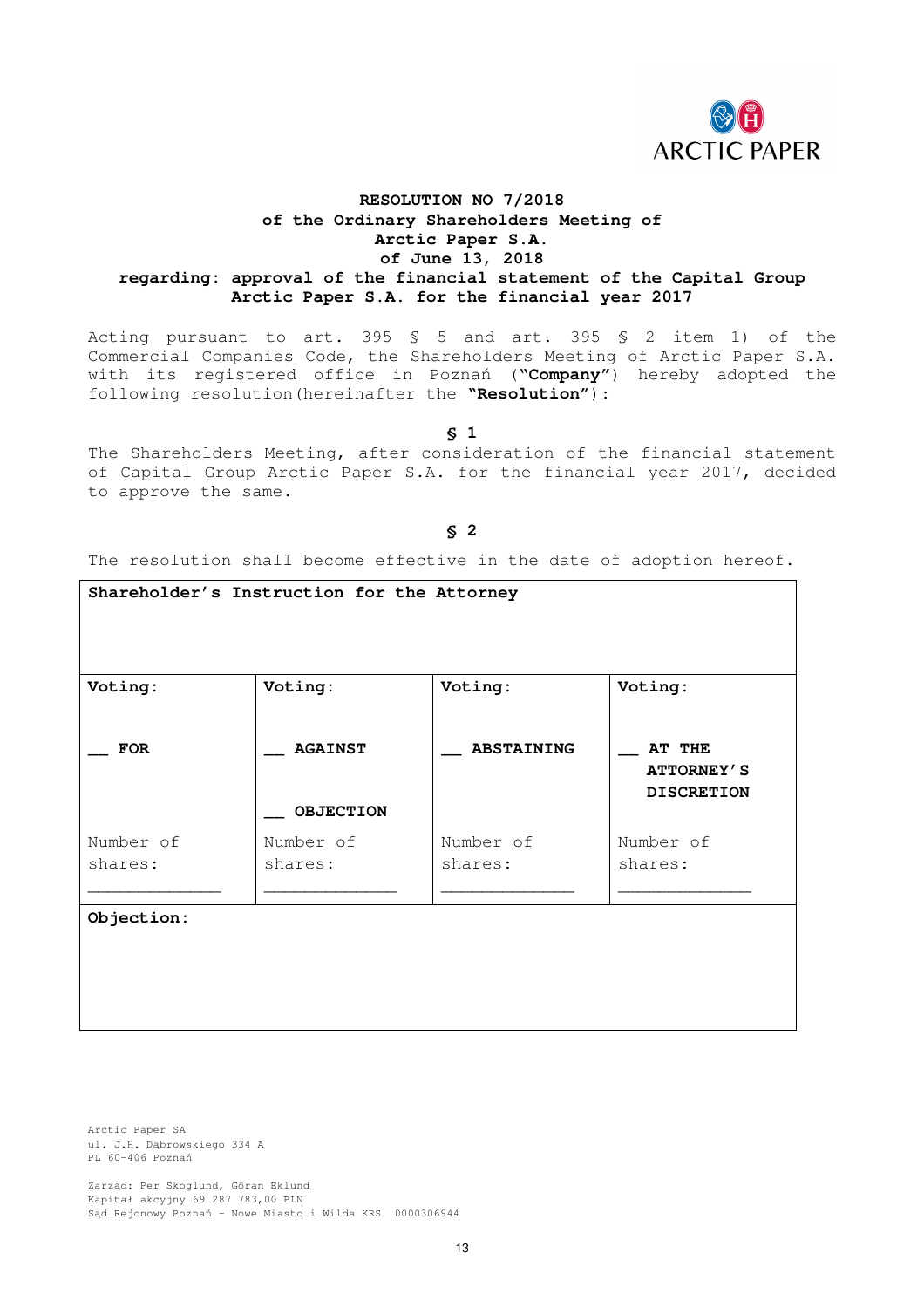

## **RESOLUTION NO 8/2018 of the Ordinary Shareholders Meeting of Arctic Paper S.A. of June 13, 2018 regarding: payment of a dividend and determination of a date of dividend day and dividend payment date**

Acting pursuant to art. 395 § 2 item 1) of the Commercial Companies Code and pursuant to art. 18 section 18.1 item c) of the Articles of Association, the Shareholders Meeting of Arctic Paper S.A. with its registered office in Poznań ("**Company"**) hereby adopted the following resolution(hereinafter the **"Resolution"**):

**§ 1** 

The Shareholders Meeting of the Company after consideration of Management Board request decided to accept the payment of dividend from the net profits from past years accumulated on the other reserves in the amount of PLN 13,857,556.60 (in words thirteen million eight hundred and fifty seven thousand five hundred and fifty-six zloty 60/100). Dividend per share will amount PLN 0,20(in words: twenty cents).

**§ 2** 

The dividend day is 20th of June 2018 and dividend payment date is 27th of June 2018.

**§ 3** 

The resolution shall become effective in the date of adoption hereof.

Arctic Paper SA ul. J.H. Dąbrowskiego 334 A PL 60-406 Poznań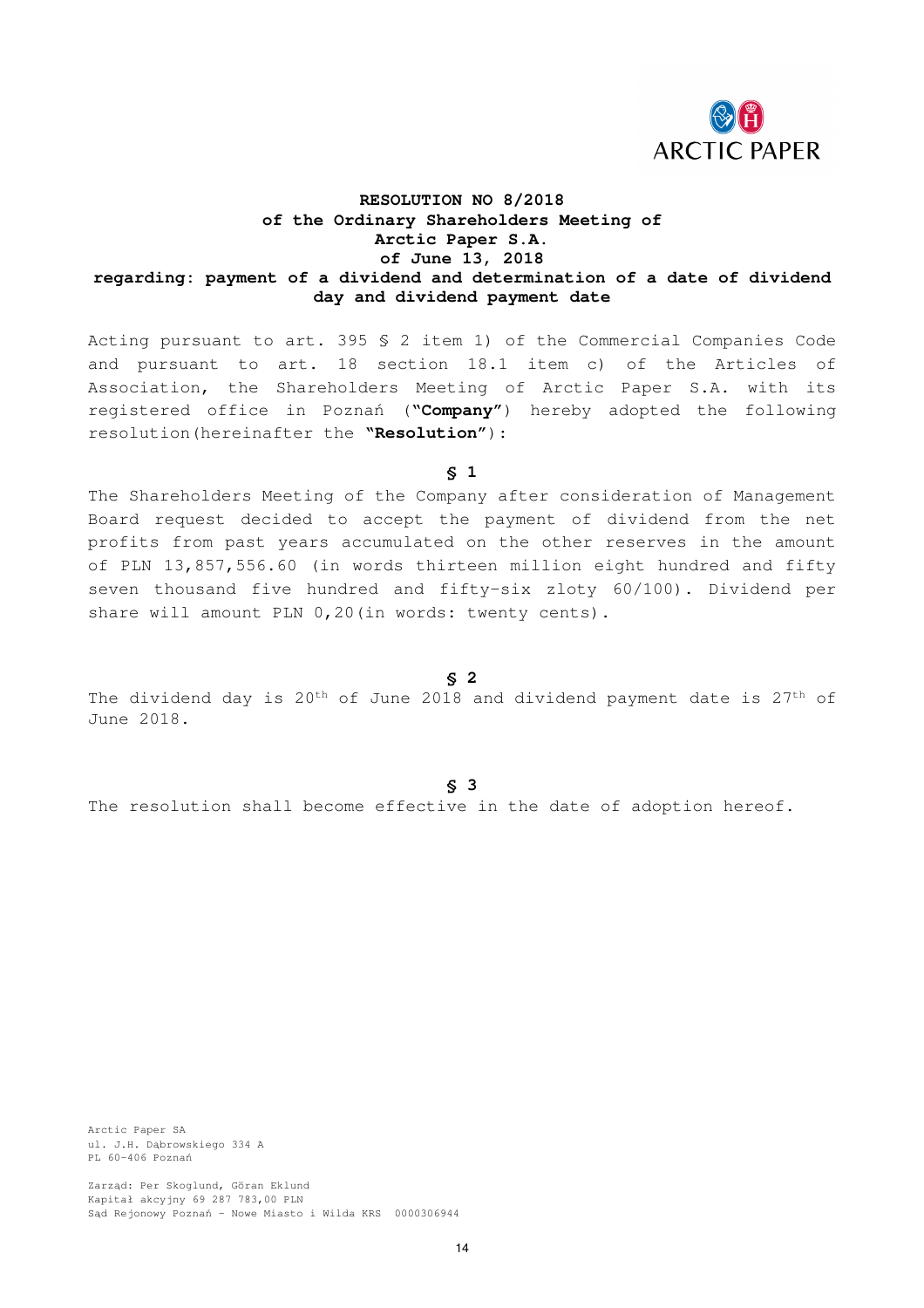

| Shareholder's Instruction for the Attorney |                                    |                   |                                                  |
|--------------------------------------------|------------------------------------|-------------------|--------------------------------------------------|
| Voting:                                    | Voting:                            | Voting:           | Voting:                                          |
| <b>FOR</b>                                 | <b>AGAINST</b><br><b>OBJECTION</b> | <b>ABSTAINING</b> | AT THE<br><b>ATTORNEY'S</b><br><b>DISCRETION</b> |
| Number of                                  | Number of                          | Number of         | Number of                                        |
| shares:                                    | shares:                            | shares:           | shares:                                          |
|                                            |                                    |                   |                                                  |
| Objection:                                 |                                    |                   |                                                  |

Arctic Paper SA ul. J.H. Dąbrowskiego 334 A PL 60-406 Poznań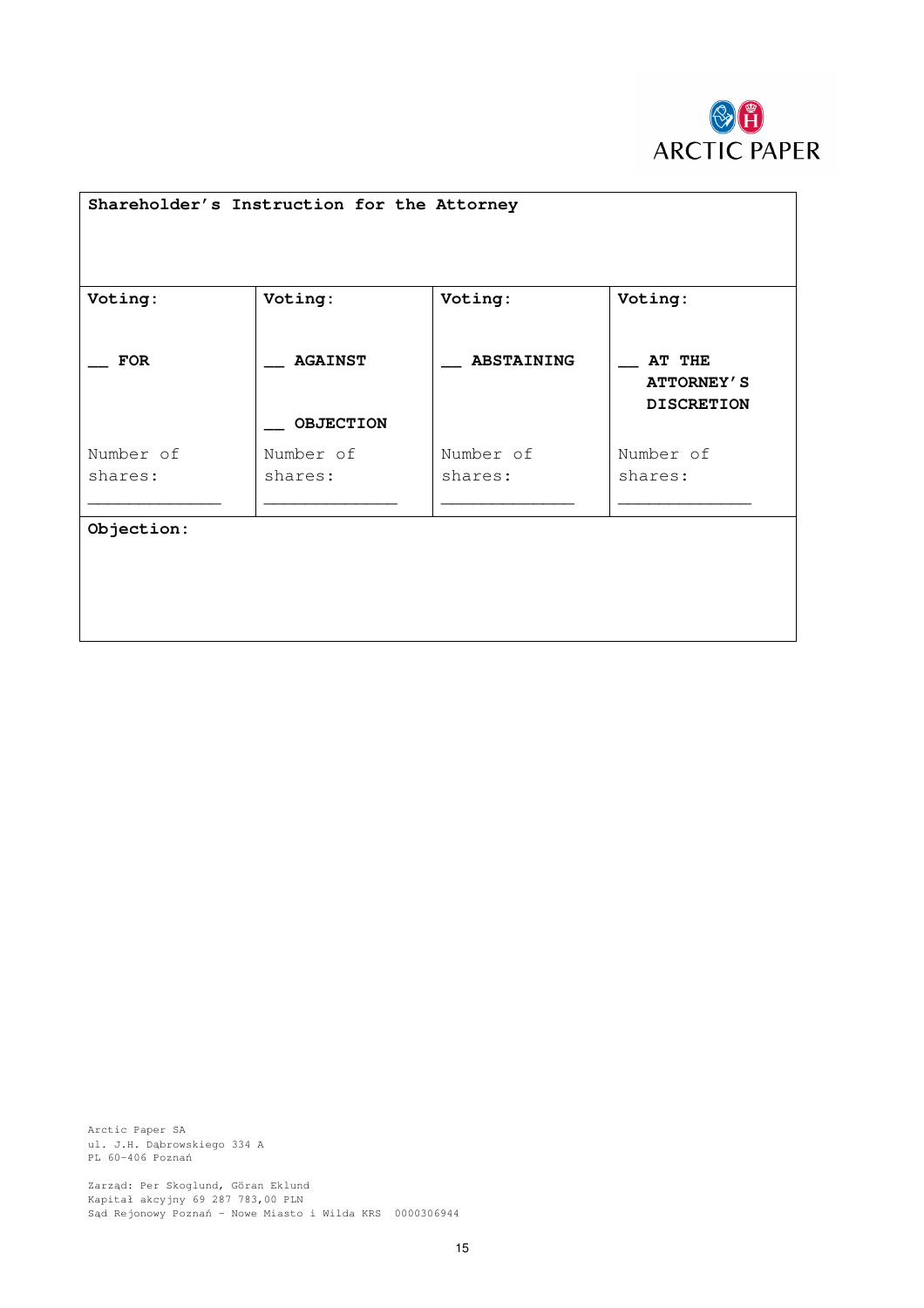

## **RESOLUTION NO 9/2018 of the Ordinary Shareholders Meeting of Arctic Paper S.A. of June 13, 2018**

**regarding: covering of the Company's net loss for the financial year 2017** 

Acting pursuant to art. 395 § 2 item 1) of the Commercial Companies Code and pursuant to art. 18 section 18.1 item c) of the Articles of Association, the Shareholders Meeting of Arctic Paper S.A. with its registered office in Poznań ("Company") hereby adopted the following resolution(hereinafter the **"Resolution"**):

**§ 1** 

The Shareholders Meeting of the Company decided to cover net loss amounting to PLN 39,662,065.45(in words: thirty nine million six hundred and sixty two thousand and sixty-five zloty 45/100) generated by the Company in financial year 2017 by Company's reserve capital.

#### **§ 2**

The resolution shall become effective in the date of adoption hereof.

| Shareholder's Instruction for the Attorney |                                    |                      |                                                  |
|--------------------------------------------|------------------------------------|----------------------|--------------------------------------------------|
|                                            |                                    |                      |                                                  |
| Voting:                                    | Voting:                            | Voting:              | Voting:                                          |
| <b>FOR</b>                                 | <b>AGAINST</b><br><b>OBJECTION</b> | <b>ABSTAINING</b>    | AT THE<br><b>ATTORNEY'S</b><br><b>DISCRETION</b> |
| Number of<br>shares:                       | Number of<br>shares:               | Number of<br>shares: | Number of<br>shares:                             |
| Objection:                                 |                                    |                      |                                                  |

Arctic Paper SA ul. J.H. Dąbrowskiego 334 A PL 60-406 Poznań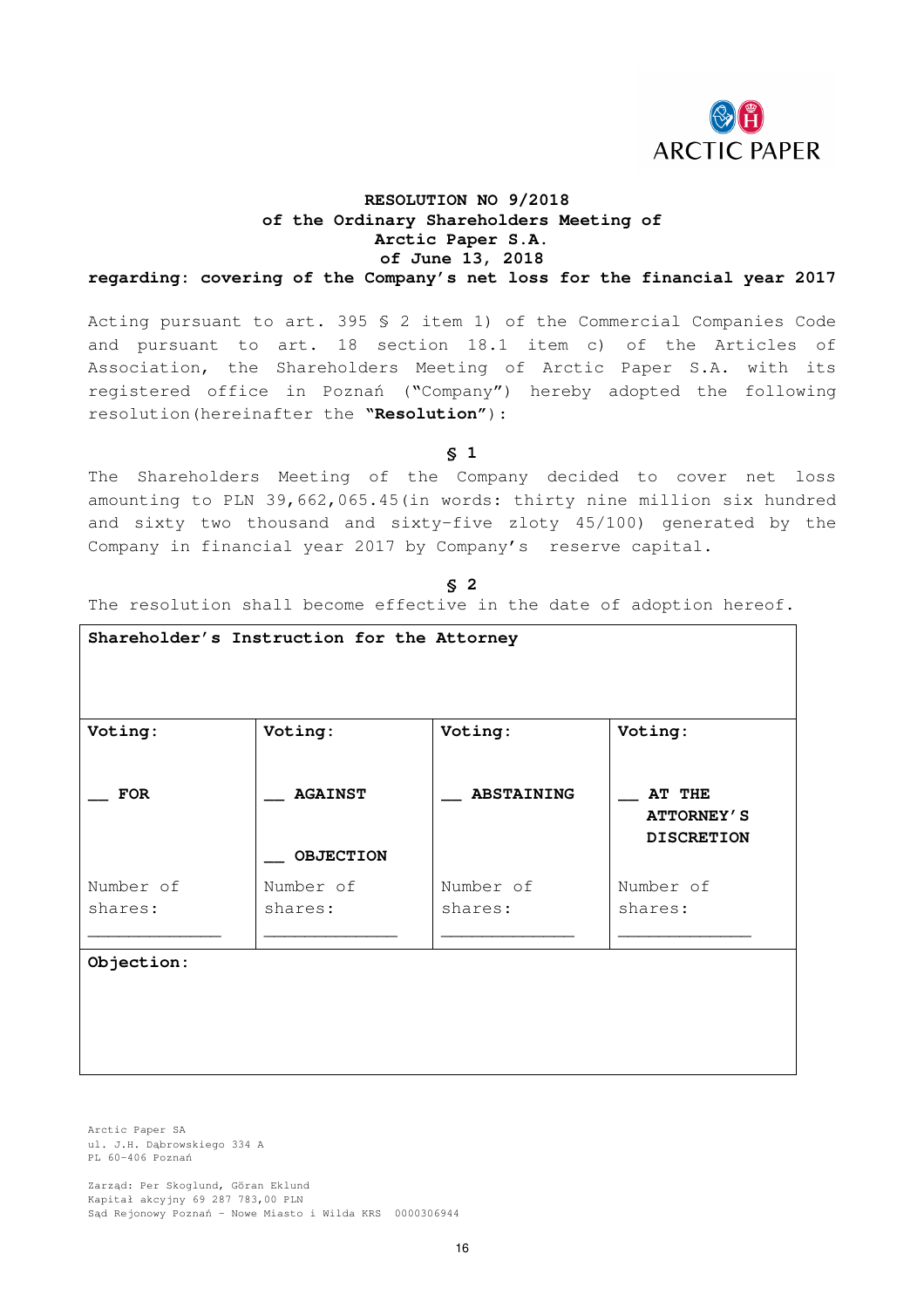

## **RESOLUTION NO 10/2018 of the Ordinary Shareholders Meeting of Arctic Paper S.A. of June 13, 2018 regarding: acknowledgment of performance of duties by a Management Board Member**

Acting pursuant to art. 395 § 2 item 1) of the Commercial Companies Code and pursuant to art. 18 section 18.1 item b) of the Articles of Association, the Shareholders Meeting of Arctic Paper S.A. with its registered office in Poznań ("**Company**") hereby adopted the following resolution(hereinafter the **"Resolution"**):

**§ 1** 

The Shareholders Meeting of the Company acknowledges the performance of duties of Mr. Per Skoglund, President of the Management Board of the Company, in the financial year 2017.

## **§ 2**

The resolution shall become effective in the date of adoption hereof.

| Shareholder's Instruction for the Attorney |                                    |                      |                                                  |
|--------------------------------------------|------------------------------------|----------------------|--------------------------------------------------|
| Voting:                                    | Voting:                            | Voting:              | Voting:                                          |
| <b>FOR</b>                                 | <b>AGAINST</b><br><b>OBJECTION</b> | <b>ABSTAINING</b>    | AT THE<br><b>ATTORNEY'S</b><br><b>DISCRETION</b> |
| Number of<br>shares:                       | Number of<br>shares:               | Number of<br>shares: | Number of<br>shares:                             |
| Objection:                                 |                                    |                      |                                                  |

Arctic Paper SA ul. J.H. Dąbrowskiego 334 A PL 60-406 Poznań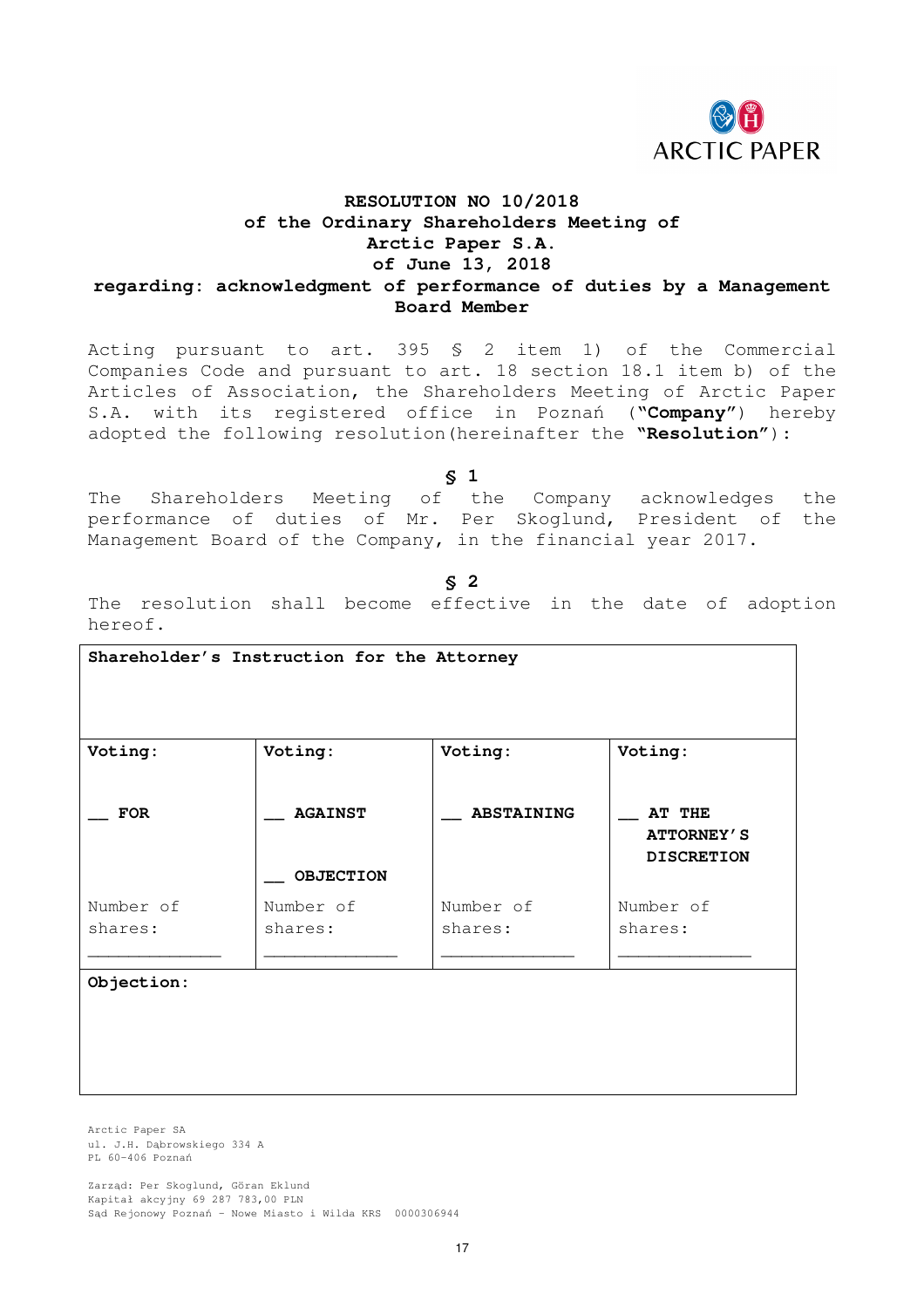

#### **RESOLUTION NO 11/2018**

## **of the Ordinary Shareholders Meeting of Arctic Paper S.A. of June 13, 2018 regarding: acknowledgment of performance of duties by a Management Board Member**

Acting pursuant to art. 395 § 2 item 1) of the Commercial Companies Code and pursuant to art. 18 section 18.1 item b) of the Articles of Association, the Shareholders Meeting of Arctic Paper S.A. with its registered office in Poznań ("**Company**") hereby adopted the following resolution(hereinafter the **"Resolution"**):

#### **§ 1**

The Shareholders Meeting of the Company acknowledges the performance of duties of Mr. Göran Eklund, President of the Management Board of the Company, in a period from 1 of September 2017 until 31 December 2017.

**§ 2** 

Number of shares:

\_\_\_\_\_\_\_\_\_\_\_\_\_

Number of shares:

\_\_\_\_\_\_\_\_\_\_\_\_\_

|            | Shareholder's Instruction for the Attorney |                   |                             |
|------------|--------------------------------------------|-------------------|-----------------------------|
| Voting:    | Voting:                                    | Voting:           | Voting:                     |
| <b>FOR</b> | <b>AGAINST</b>                             | <b>ABSTAINING</b> | AT THE<br><b>ATTORNEY'S</b> |
|            | <b>OBJECTION</b>                           |                   | <b>DISCRETION</b>           |

The resolution shall become effective in the date of adoption hereof.

Arctic Paper SA ul. J.H. Dąbrowskiego 334 A PL 60-406 Poznań

Number of shares:

**Objection:** 

\_\_\_\_\_\_\_\_\_\_\_\_\_

Zarząd: Per Skoglund, Göran Eklund Kapitał akcyjny 69 287 783,00 PLN Sąd Rejonowy Poznań – Nowe Miasto i Wilda KRS 0000306944

Number of shares:

\_\_\_\_\_\_\_\_\_\_\_\_\_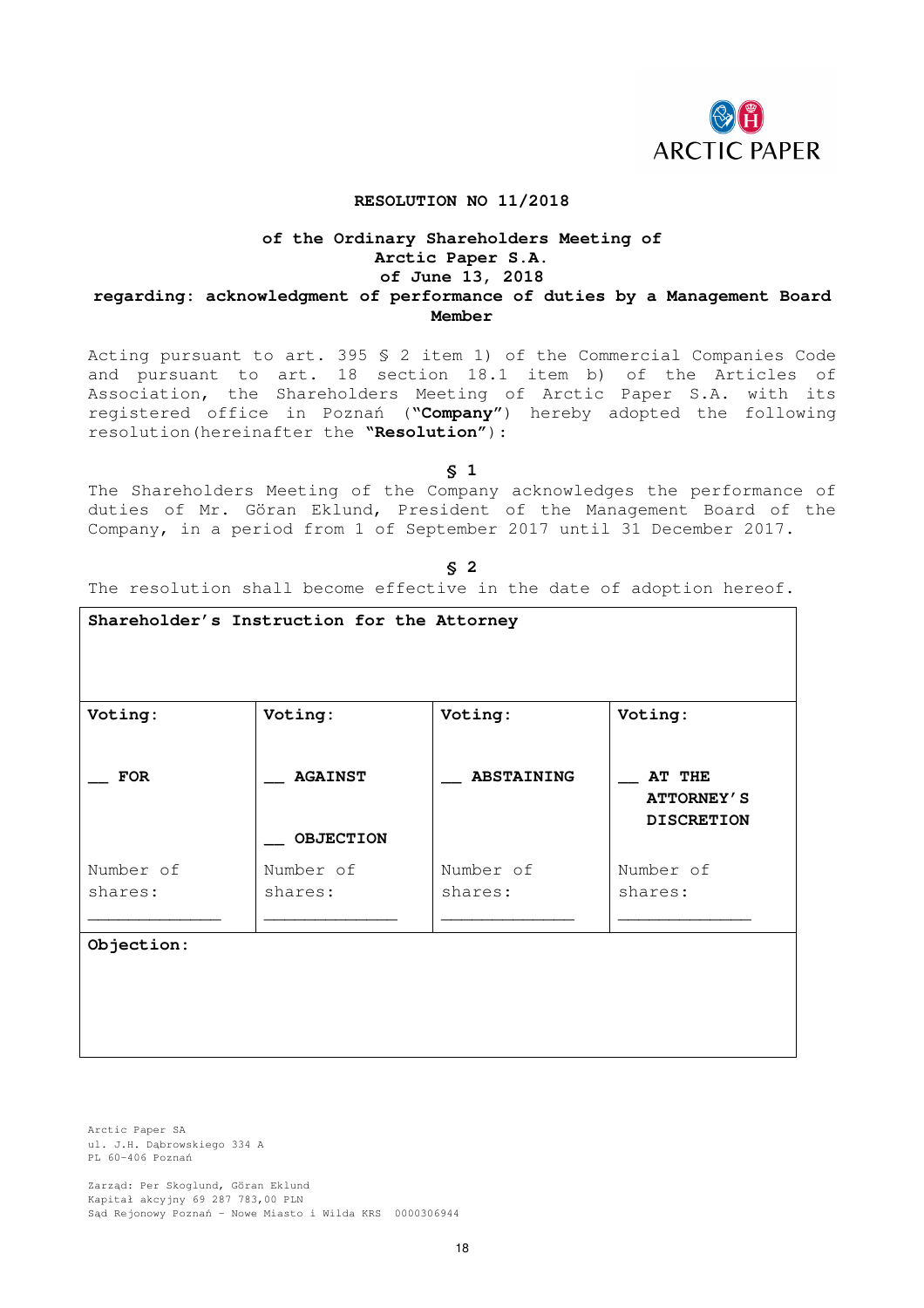

## **RESOLUTION NO 12/2018 of the Ordinary Shareholders Meeting of Arctic Paper S.A. of June 13, 2018**

### **regarding: acknowledgment of performance of duties by a Management Board Member**

Acting pursuant to art. 395 § 2 item 1) of the Commercial Companies Code and pursuant to art. 18 section 18.1 item b) of the Articles of Association, the Shareholders Meeting of Arctic Paper S.A. with its registered office in Poznań ("**Company**")hereby adopted the following resolution(hereinafter the **"Resolution"**):

**§ 1** 

The Shareholders Meeting of the Company acknowledges the performance of duties of Ms. Małgorzata Majewska – Śliwa, Member of the Management Board of the Company, in a period from 1 January 2017 until 31 August 2017.

|                      | Shareholder's Instruction for the Attorney |                      |                                                  |
|----------------------|--------------------------------------------|----------------------|--------------------------------------------------|
| Voting:              | Voting:                                    | Voting:              | Voting:                                          |
| <b>FOR</b>           | <b>AGAINST</b>                             | <b>ABSTAINING</b>    | AT THE<br><b>ATTORNEY'S</b><br><b>DISCRETION</b> |
| Number of<br>shares: | <b>OBJECTION</b><br>Number of<br>shares:   | Number of<br>shares: | Number of<br>shares:                             |
| Objection:           |                                            |                      |                                                  |

**§ 2** 

The resolution shall become effective in the date of adoption hereof.

Arctic Paper SA ul. J.H. Dąbrowskiego 334 A PL 60-406 Poznań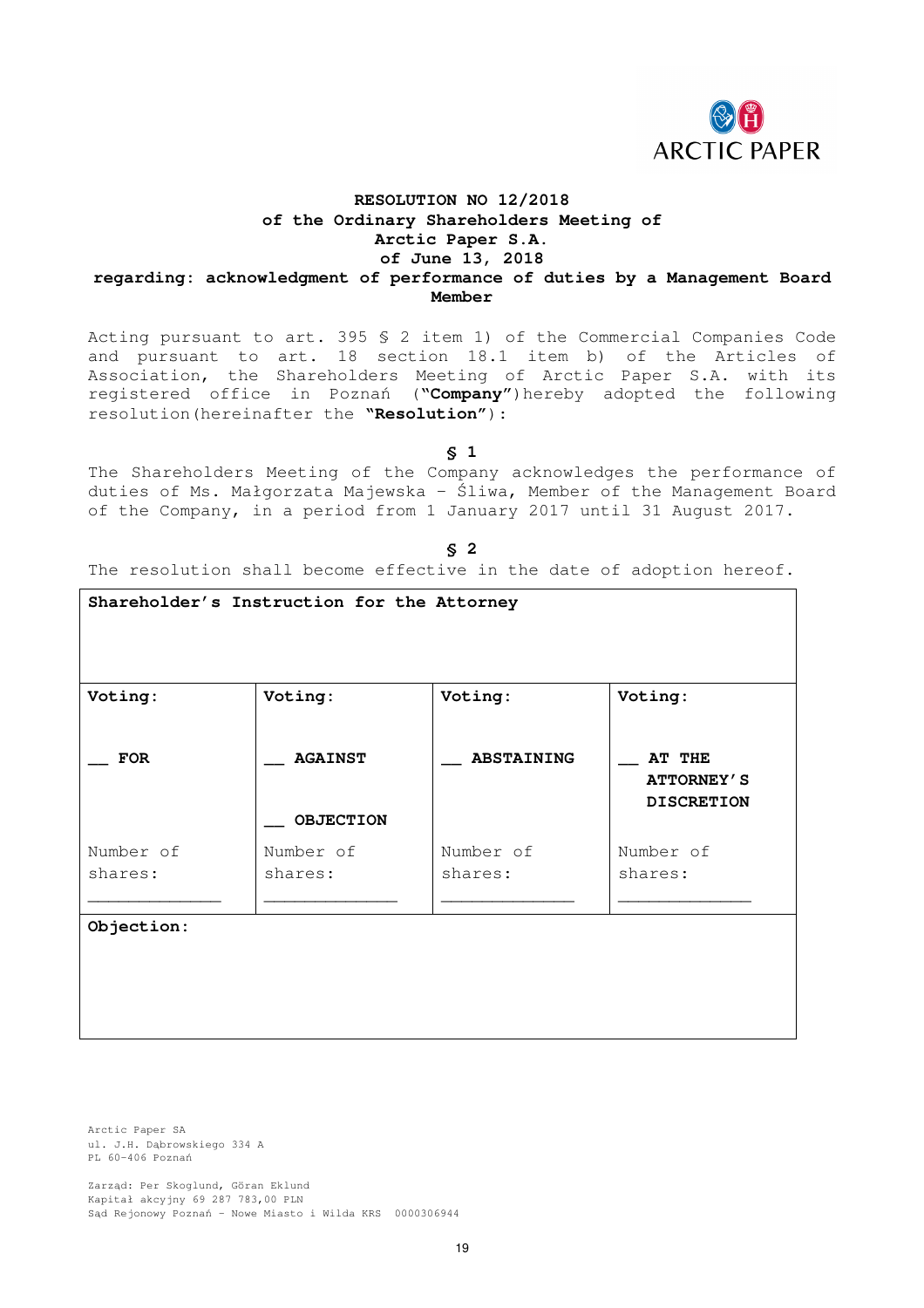

## **RESOLUTION NO 13/2018 of the Ordinary Shareholders Meeting of Arctic Paper S.A. of June 13, 2018**

### **regarding: acknowledgment of performance of duties by a Management Board Member**

Acting pursuant to art. 395 § 2 item 1) of the Commercial Companies Code and pursuant to art. 18 section 18.1 item b) of the Articles of Association, the Shareholders Meeting of Arctic Paper S.A. with its registered office in Poznań ("**Company**")hereby adopted the following resolution(hereinafter the **"Resolution"**):

**§ 1** 

The Shareholders Meeting of the Company acknowledges the performance of duties of Mr. Jacek Łoś, Member of the Management Board of the Company, in a period from 1 January 2017 until 29 May 2017.

| Shareholder's Instruction for the Attorney |                      |                      |                                                  |
|--------------------------------------------|----------------------|----------------------|--------------------------------------------------|
| Voting:                                    | Voting:              | Voting:              | Voting:                                          |
| <b>FOR</b>                                 | <b>AGAINST</b>       | <b>ABSTAINING</b>    | AT THE<br><b>ATTORNEY'S</b><br><b>DISCRETION</b> |
|                                            | <b>OBJECTION</b>     |                      |                                                  |
| Number of<br>shares:                       | Number of<br>shares: | Number of<br>shares: | Number of<br>shares:                             |
| Objection:                                 |                      |                      |                                                  |

**§ 2** 

The resolution shall become effective in the date of adoption hereof.

Arctic Paper SA ul. J.H. Dąbrowskiego 334 A PL 60-406 Poznań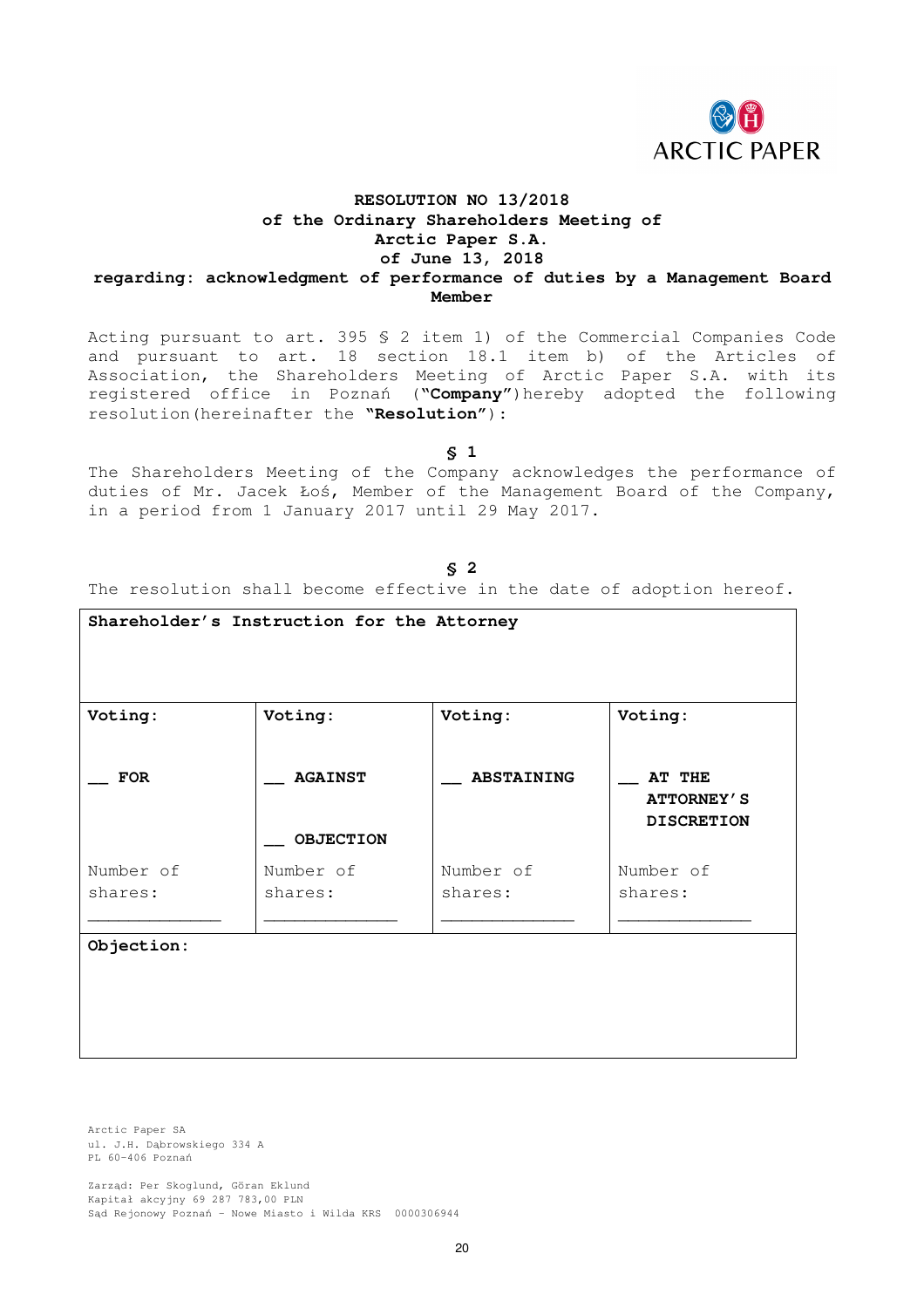

## **RESOLUTION NO 14/2018 of the Ordinary Shareholders Meeting of Arctic Paper S.A. of June 13, 2018**

### **regarding: acknowledgment of performance of duties by a Management Board Member**

Acting pursuant to art. 395 § 2 item 1) of the Commercial Companies Code and pursuant to art. 18 section 18.1 item b) of the Articles of Association, the Shareholders Meeting of Arctic Paper S.A. with its registered office in Poznań ("**Company**")hereby adopted the following resolution(hereinafter the **"Resolution"**):

**§ 1** 

The Shareholders Meeting of the Company acknowledges the performance of duties of Mr. Wolfgang Lübbert, Member of the Management Board of the Company, in a period from 1 January 2017 until 29 May 2017.

The resolution shall become effective in the date of adoption hereof.

| Voting:    | Voting:                            | Voting:           | Voting:                                          |
|------------|------------------------------------|-------------------|--------------------------------------------------|
| <b>FOR</b> | <b>AGAINST</b><br><b>OBJECTION</b> | <b>ABSTAINING</b> | AT THE<br><b>ATTORNEY'S</b><br><b>DISCRETION</b> |
| Number of  | Number of                          | Number of         | Number of                                        |
| shares:    | shares:                            | shares:           | shares:                                          |
|            |                                    |                   |                                                  |
| Objection: |                                    |                   |                                                  |

Arctic Paper SA ul. J.H. Dąbrowskiego 334 A PL 60-406 Poznań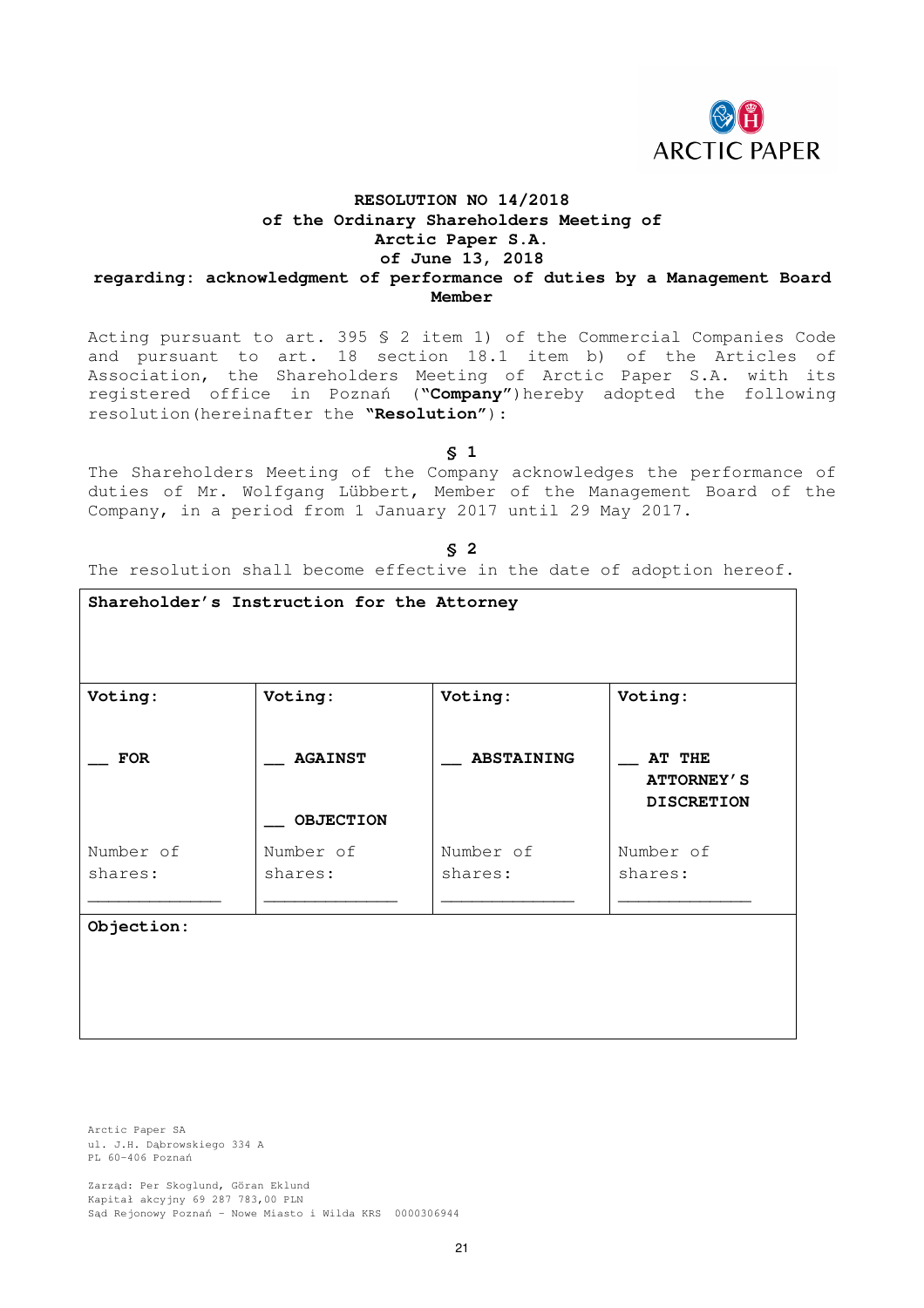

## **RESOLUTION NO 15/2018 of the Ordinary Shareholders Meeting of Arctic Paper S.A. of June 13, 2018**

### **regarding: acknowledgment of performance of duties by a Management Board Member**

Acting pursuant to art. 395 § 2 item 1) of the Commercial Companies Code and pursuant to art. 18 section 18.1 item b) of the Articles of Association, the Shareholders Meeting of Arctic Paper S.A. with its registered office in Poznań ("**Company**")hereby adopted the following resolution(hereinafter the **"Resolution"**):

**§ 1** 

The Shareholders Meeting of the Company acknowledges the performance of duties of Mr. Michał Sawka, Member of the Management Board of the Company, in a period from 1 January 2017 until 29 May 2017.

|            | Shareholder's Instruction for the Attorney |                   |                             |
|------------|--------------------------------------------|-------------------|-----------------------------|
| Voting:    | Voting:                                    | Voting:           | Voting:                     |
| <b>FOR</b> | <b>AGAINST</b>                             | <b>ABSTAINING</b> | AT THE<br><b>ATTORNEY'S</b> |
|            | <b>OBJECTION</b>                           |                   | <b>DISCRETION</b>           |
|            |                                            |                   |                             |
| Number of  | Number of                                  | Number of         | Number of                   |
| shares:    | shares:                                    | shares:           | shares:                     |
|            |                                            |                   |                             |
| Objection: |                                            |                   |                             |

**§ 2** 

The resolution shall become effective in the date of adoption hereof.

Arctic Paper SA ul. J.H. Dąbrowskiego 334 A PL 60-406 Poznań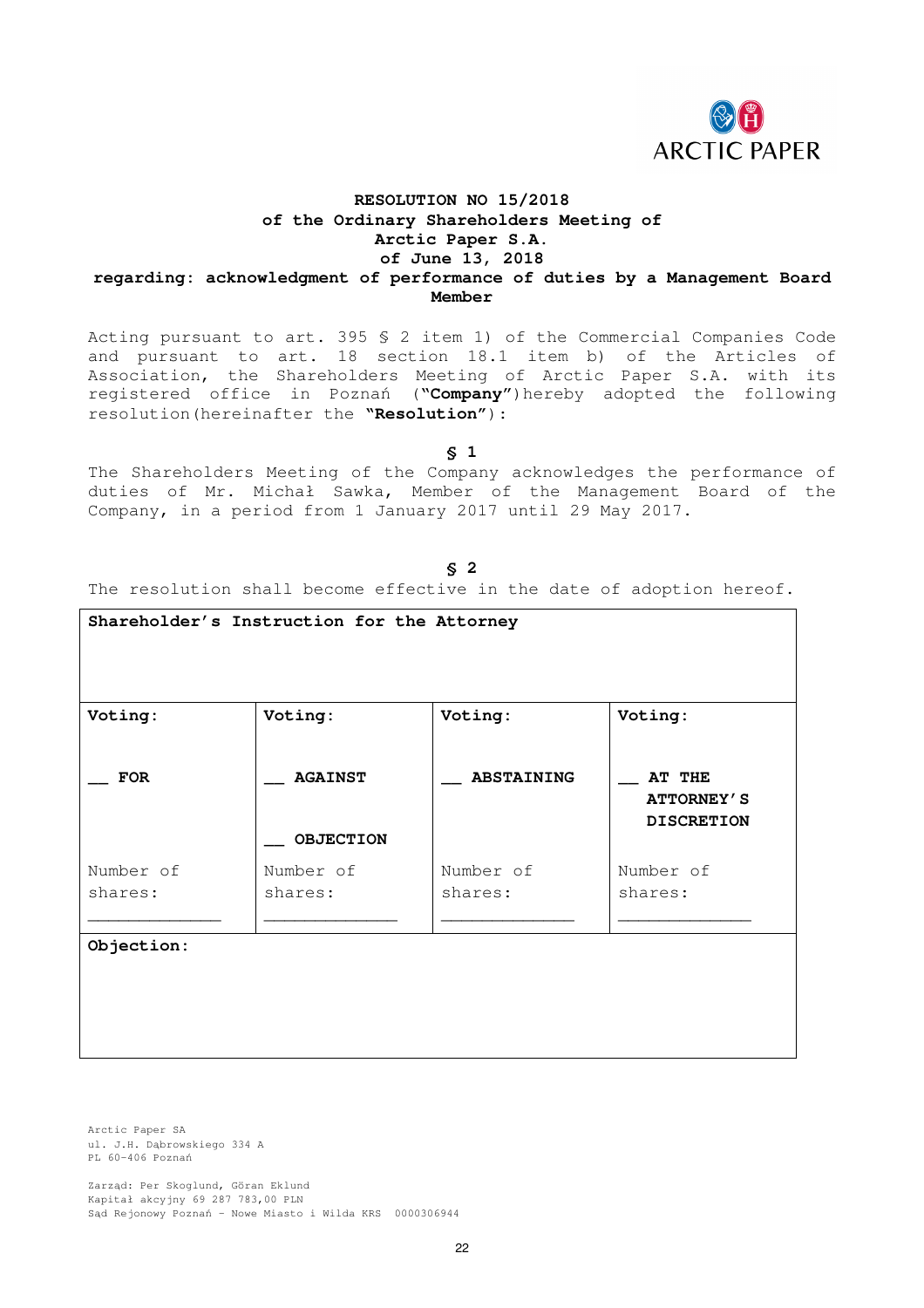

## **RESOLUTION NO 16/2018 of the Ordinary Shareholders Meeting of Arctic Paper S.A. of June 13, 2018**

### **regarding: acknowledgment of performance of duties by a Supervisory Board Member**

Acting pursuant to art. 395 § 2 item 3) of the Commercial Companies Code and pursuant to art. 18 section 18.1 item b) of the Articles of Association, the Shareholders Meeting of Arctic Paper S.A. with its registered office in Poznań ("**Company**")hereby adopted the following resolution (hereinafter the **"Resolution"**):

**§ 1** 

The Shareholders Meeting of the Company acknowledges the performance of duties of Mr. Per Lundeen, President of the Supervisory Board of the Company, in the financial year 2017.

|            | Shareholder's Instruction for the Attorney |                   |                   |
|------------|--------------------------------------------|-------------------|-------------------|
| Voting:    | Voting:                                    | Voting:           | Voting:           |
| <b>FOR</b> | <b>AGAINST</b>                             | <b>ABSTAINING</b> | AT THE            |
|            |                                            |                   | <b>ATTORNEY'S</b> |
|            |                                            |                   | <b>DISCRETION</b> |
|            | <b>OBJECTION</b>                           |                   |                   |
| Number of  | Number of                                  | Number of         | Number of         |
| shares:    | shares:                                    | shares:           | shares:           |
|            |                                            |                   |                   |
|            |                                            |                   |                   |
| Objection: |                                            |                   |                   |
|            |                                            |                   |                   |
|            |                                            |                   |                   |
|            |                                            |                   |                   |
|            |                                            |                   |                   |
|            |                                            |                   |                   |

**§ 2** 

The resolution shall become effective in the date of adoption hereof.

Arctic Paper SA ul. J.H. Dąbrowskiego 334 A PL 60-406 Poznań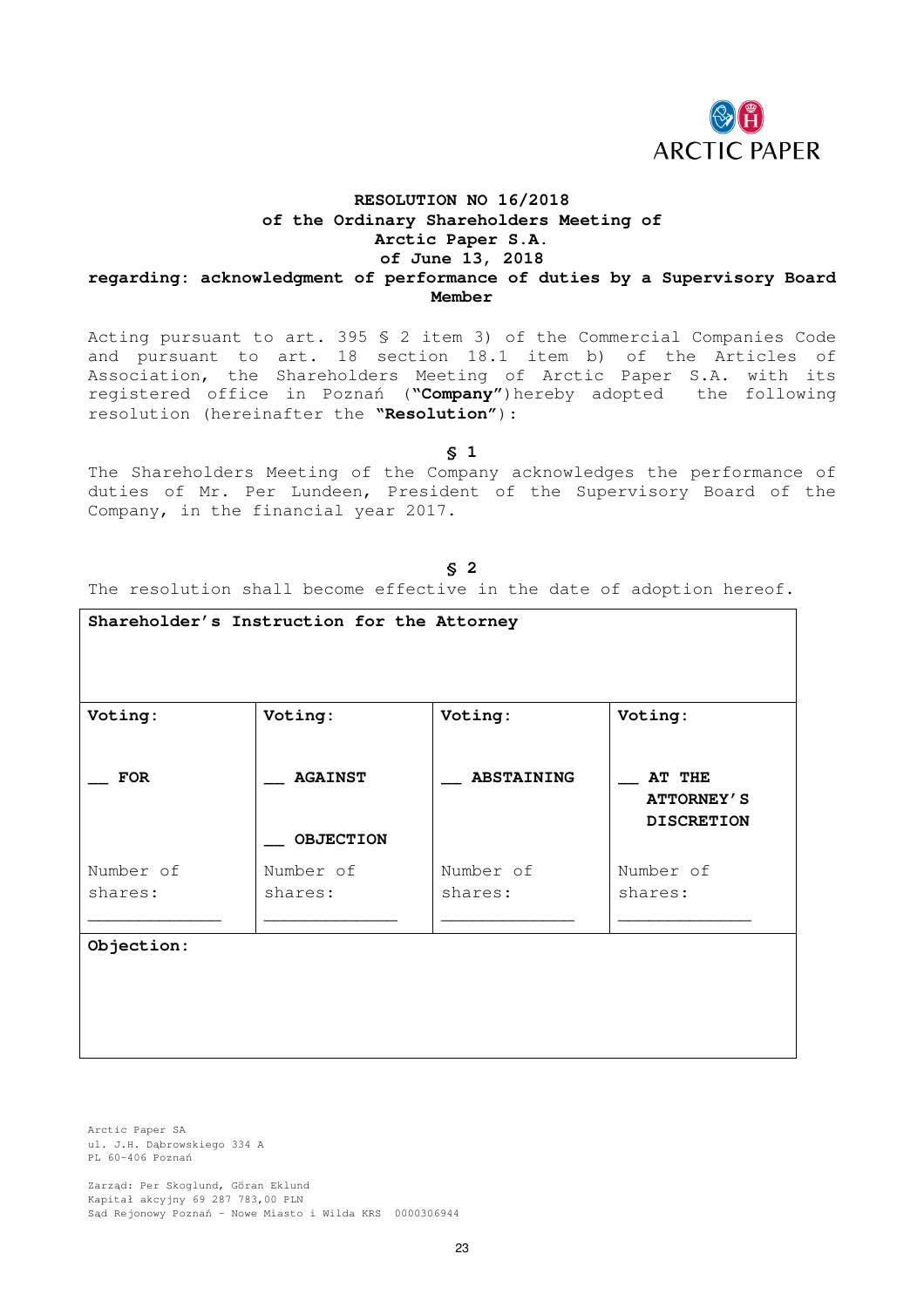

#### **RESOLUTION NO 17/2018**

## **of the Ordinary Shareholders Meeting of Arctic Paper S.A. of June 13, 2018 regarding: acknowledgment of performance of duties by a Supervisory Board Member**

Acting pursuant to art. 395 § 2 item 3) of the Commercial Companies Code and pursuant to art. 18 section 18.1 item b) of the Articles of Association, the Shareholders Meeting of Arctic Paper S.A. with its registered office in Poznań ("**Company**")hereby adopted the following resolution(hereinafter the **"Resolution"**):

**§ 1** 

The Shareholders Meeting of the Company acknowledges the performance of duties of Mr. Thomas Onstad, Member of the Supervisory Board of the Company, in the financial year 2017.

#### **§ 2**

The resolution shall become effective in the date of adoption hereof.

| Shareholder's Instruction for the Attorney |                                    |                      |                                                  |  |
|--------------------------------------------|------------------------------------|----------------------|--------------------------------------------------|--|
| Voting:                                    | Voting:                            | Voting:              | Voting:                                          |  |
| <b>FOR</b>                                 | <b>AGAINST</b><br><b>OBJECTION</b> | <b>ABSTAINING</b>    | AT THE<br><b>ATTORNEY'S</b><br><b>DISCRETION</b> |  |
| Number of<br>shares:                       | Number of<br>shares:               | Number of<br>shares: | Number of<br>shares:                             |  |
| Objection:                                 |                                    |                      |                                                  |  |

Arctic Paper SA ul. J.H. Dąbrowskiego 334 A PL 60-406 Poznań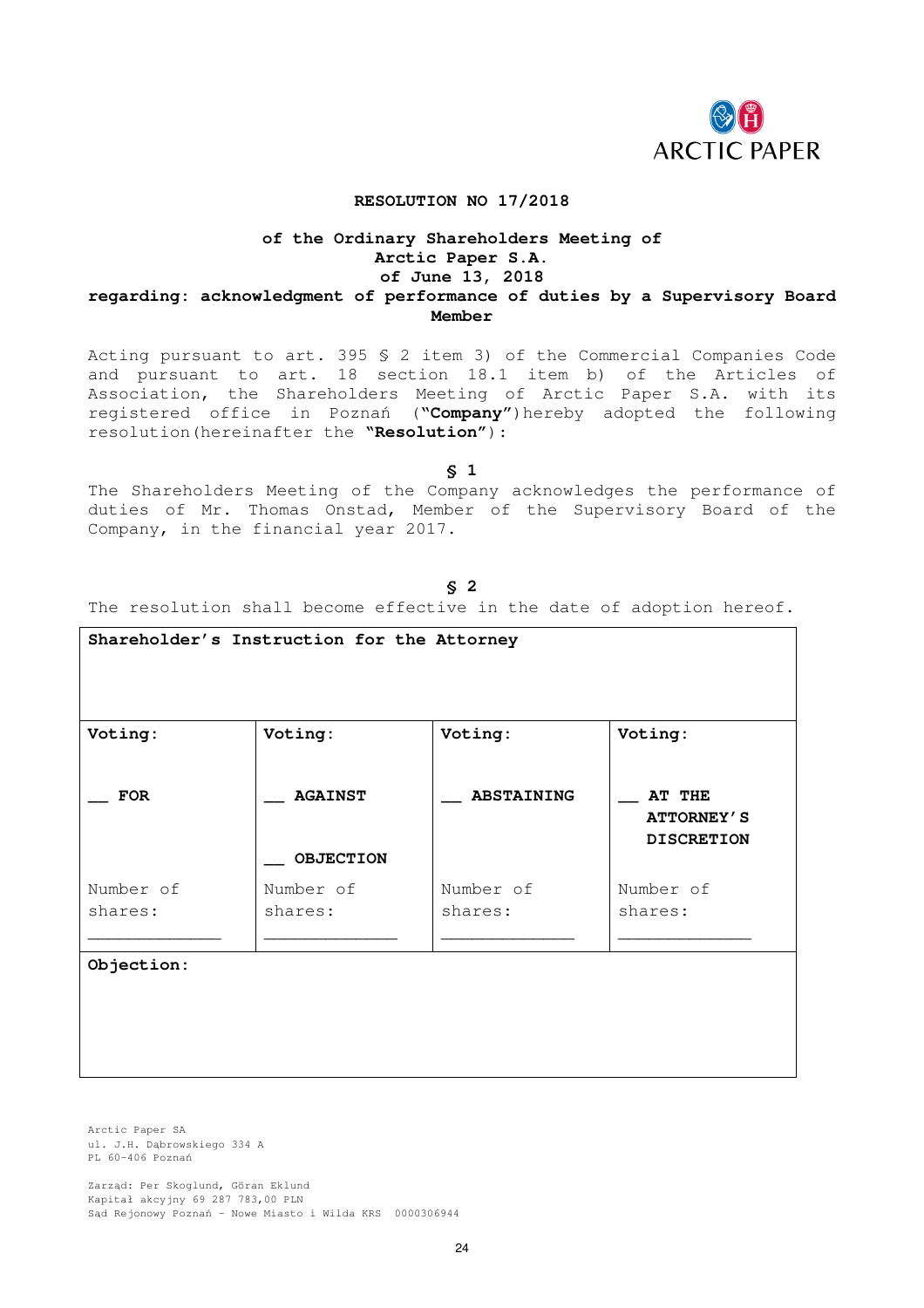

#### **RESOLUTION NO 18/2018**

## **of the Ordinary Shareholders Meeting of Arctic Paper S.A. of June 13, 2018 regarding: acknowledgment of performance of duties by a Supervisory Board Member**

Acting pursuant to art. 395 § 2 item 3) of the Commercial Companies Code and pursuant to art. 18 section 18.1 item b) of the Articles of Association, the Shareholders Meeting of Arctic Paper S.A. with its registered office in Poznań ("**Company**")hereby adopted the following resolution(hereinafter the **"Resolution"**):

**§ 1** 

The Shareholders Meeting of the Company acknowledges the performance of duties of Mr. Roger Mattsson, Member of the Supervisory Board of the Company, in the financial year 2017.

#### **§ 2**

The resolution shall become effective in the date of adoption hereof.

| Shareholder's Instruction for the Attorney |                                    |                      |                                                  |  |
|--------------------------------------------|------------------------------------|----------------------|--------------------------------------------------|--|
|                                            |                                    |                      |                                                  |  |
| Voting:                                    | Voting:                            | Voting:              | Voting:                                          |  |
| <b>FOR</b>                                 | <b>AGAINST</b><br><b>OBJECTION</b> | <b>ABSTAINING</b>    | AT THE<br><b>ATTORNEY'S</b><br><b>DISCRETION</b> |  |
| Number of<br>shares:                       | Number of<br>shares:               | Number of<br>shares: | Number of<br>shares:                             |  |
| Objection:                                 |                                    |                      |                                                  |  |

Arctic Paper SA ul. J.H. Dąbrowskiego 334 A PL 60-406 Poznań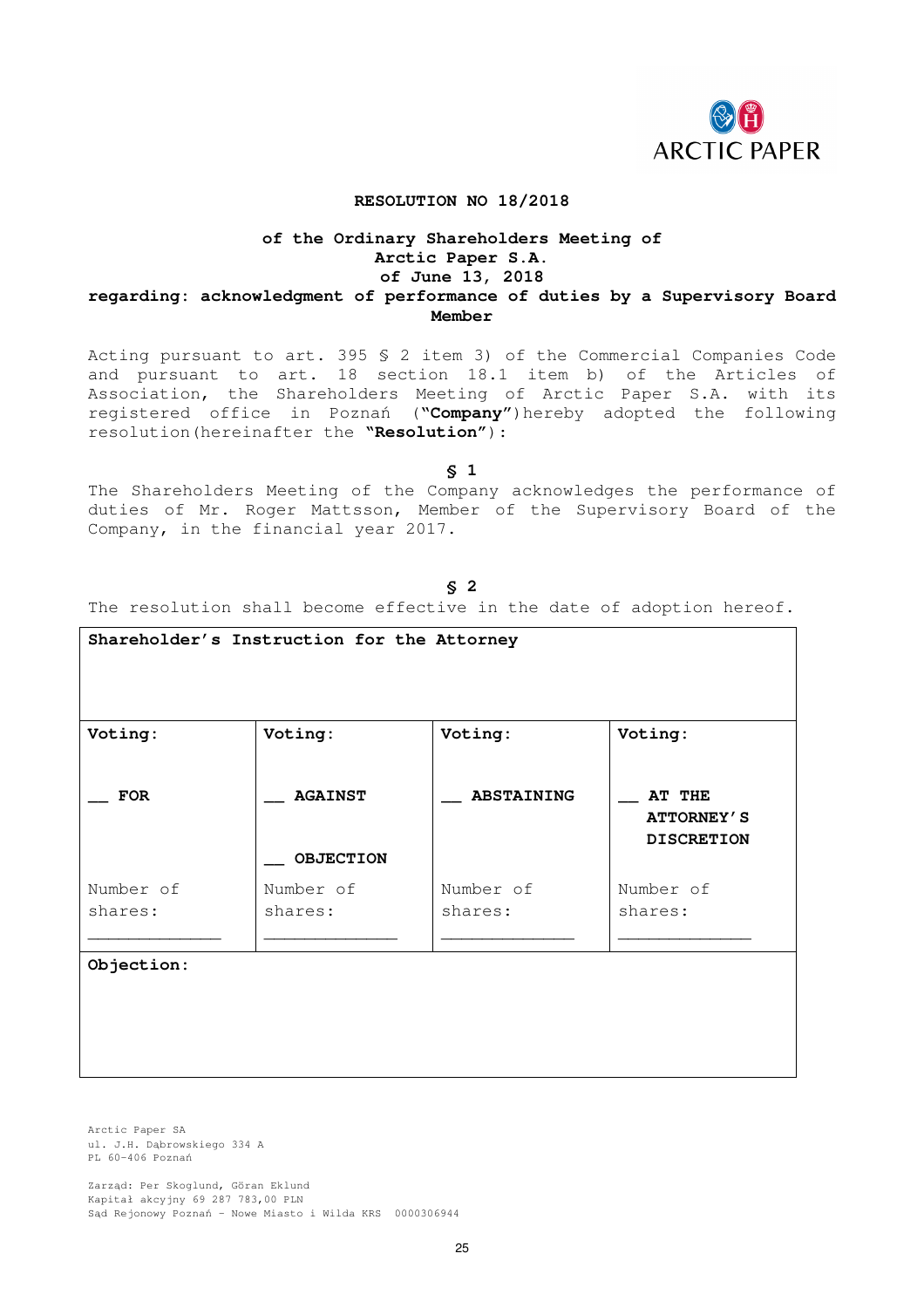

#### **RESOLUTION NO 19/2018**

## **of the Ordinary Shareholders Meeting of Arctic Paper S.A. of June 13, 2018 regarding: acknowledgment of performance of duties by a Supervisory Board Member**

Acting pursuant to art. 395 § 2 item 3) of the Commercial Companies Code and pursuant to art. 18 section 18.1 item b) of the Articles of Association, the Shareholders Meeting of Arctic Paper S.A. with its registered office in Poznań ("**Company**")hereby adopted the following resolution(hereinafter the **"Resolution"**):

**§ 1** 

The Shareholders Meeting of the Company acknowledges the performance of duties of Mr. Maciej Georg, Member of the Supervisory Board of the Company, in the financial year 2017.

#### **§ 2**

The resolution shall become effective in the date of adoption hereof.

|                      | Shareholder's Instruction for the Attorney |                      |                                                  |
|----------------------|--------------------------------------------|----------------------|--------------------------------------------------|
| Voting:              | Voting:                                    | Voting:              | Voting:                                          |
| <b>FOR</b>           | <b>AGAINST</b><br><b>OBJECTION</b>         | <b>ABSTAINING</b>    | AT THE<br><b>ATTORNEY'S</b><br><b>DISCRETION</b> |
| Number of<br>shares: | Number of<br>shares:                       | Number of<br>shares: | Number of<br>shares:                             |
| Objection:           |                                            |                      |                                                  |

Arctic Paper SA ul. J.H. Dąbrowskiego 334 A PL 60-406 Poznań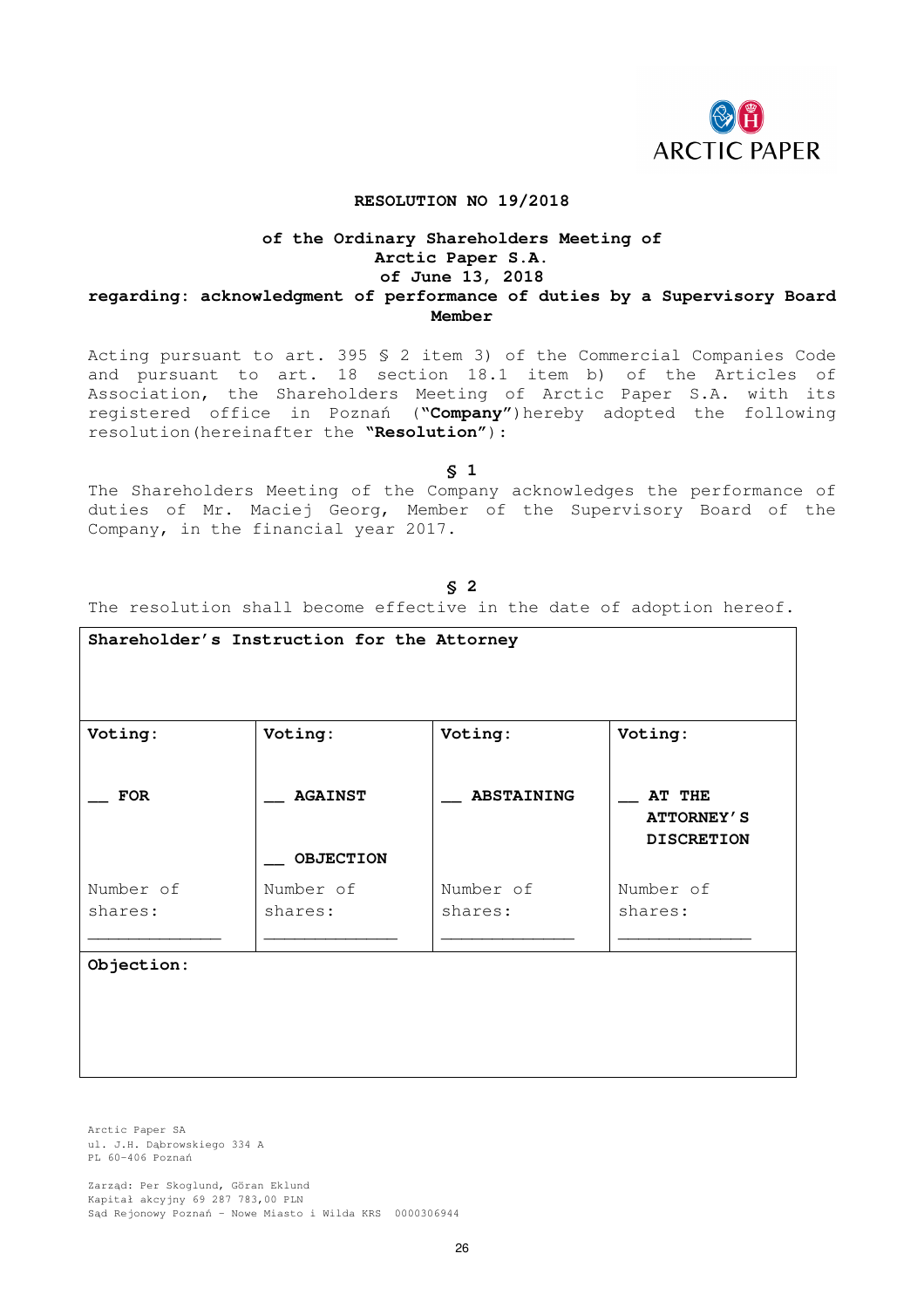

#### **RESOLUTION NO 20/2018**

### **of the Ordinary Shareholders Meeting of Arctic Paper S.A. of June 13, 2018 regarding: acknowledgment of performance of duties by a Supervisory Board Member**

Acting pursuant to art. 395 § 2 item 3) of the Commercial Companies Code and pursuant to art. 18 section 18.1 item b) of the Articles of Association, the Shareholders Meeting of Arctic Paper S.A. with its registered office in Poznań ("**Company**")hereby adopted the following resolution(hereinafter the **"Resolution"**):

**§ 1** 

The Shareholders Meeting of the Company acknowledges the performance of duties of Mr. Mariusz Grendowicz, Member of the Supervisory Board of the Company, in the financial year 2017.

### **§ 2**

The resolution shall become effective in the date of adoption hereof.

|            | Shareholder's Instruction for the Attorney |                   |                                                  |
|------------|--------------------------------------------|-------------------|--------------------------------------------------|
| Voting:    | Voting:                                    | Voting:           | Voting:                                          |
| <b>FOR</b> | <b>AGAINST</b><br><b>OBJECTION</b>         | <b>ABSTAINING</b> | AT THE<br><b>ATTORNEY'S</b><br><b>DISCRETION</b> |
| Number of  | Number of                                  | Number of         | Number of                                        |
| shares:    | shares:                                    | shares:           | shares:                                          |
| Objection: |                                            |                   |                                                  |

Arctic Paper SA ul. J.H. Dąbrowskiego 334 A PL 60-406 Poznań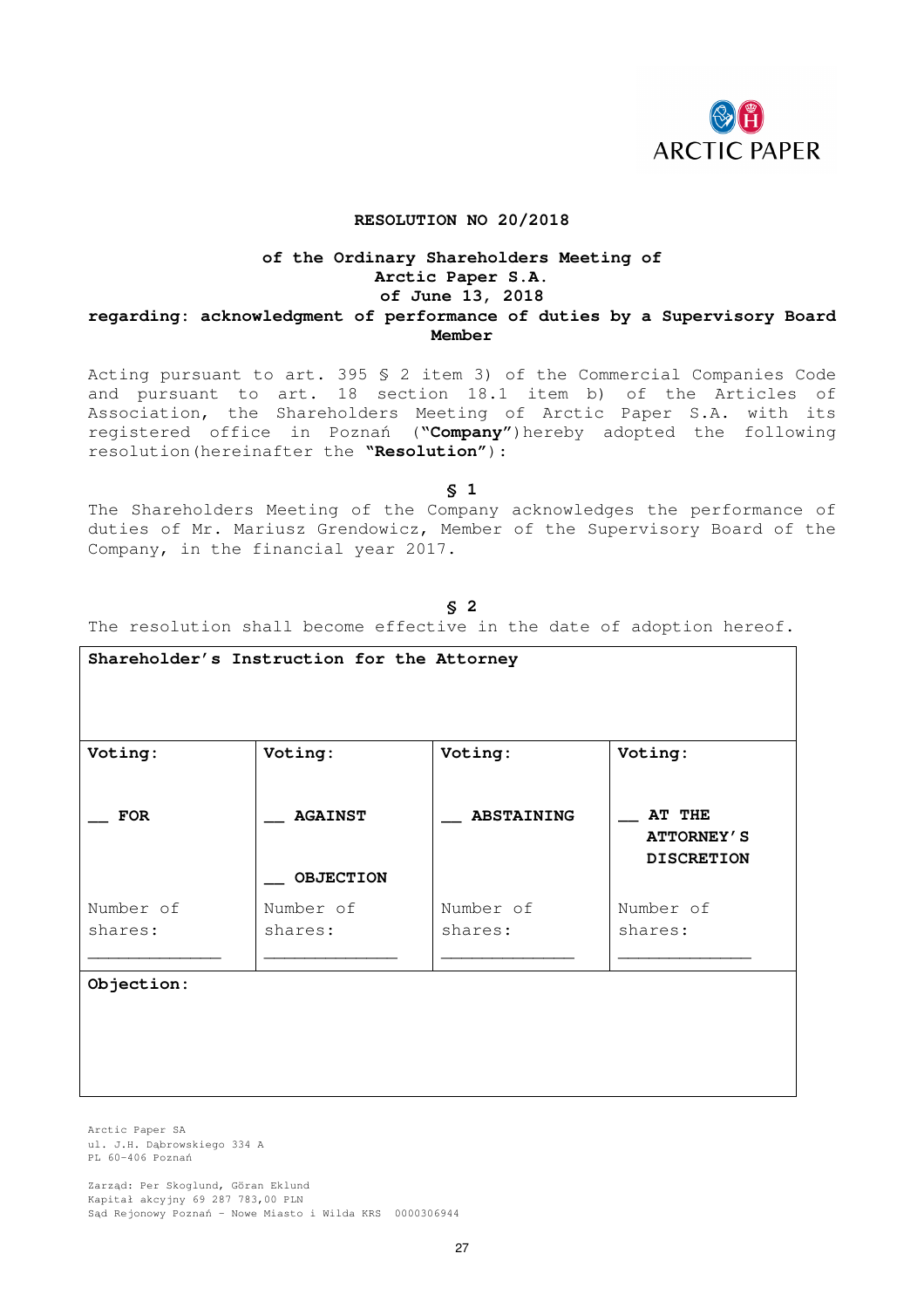

## **RESOLUTION NO 21/2018 of the Ordinary Shareholders Meeting of Arctic Paper S.A. of June 13 , 2018 regarding: appointment of the Supervisory Board for a new joint term of office**

Acting pursuant to Art. 385 § 1 of the Commercial Company Code, the Extraordinary General Meeting of Arctic Paper S.A. with its registered office in Poznań ("**Company**") hereby adopted the following resolution (hereinafter the **"Resolution"**):

**§ 1** 

The following persons are hereby appointed to the Company's Supervisory Board for a new joint term of office:

- Per Lundeen
- Thomas Onstad
- Roger Mattsson
- Mariusz Cezary Grendowicz,
- Maciej Georg

**§ 2** 

The Resolution shall become effective from 21 December 2018.

|            | Shareholder's Instruction for the Attorney |                   |                                                  |
|------------|--------------------------------------------|-------------------|--------------------------------------------------|
| Voting:    | Voting:                                    | Voting:           | Voting:                                          |
| <b>FOR</b> | <b>AGAINST</b><br><b>OBJECTION</b>         | <b>ABSTAINING</b> | AT THE<br><b>ATTORNEY'S</b><br><b>DISCRETION</b> |
| Number of  | Number of                                  | Number of         | Number of                                        |
| shares:    | shares:                                    | shares:           | shares:                                          |
| Objection: |                                            |                   |                                                  |

Arctic Paper SA ul. J.H. Dąbrowskiego 334 A PL 60-406 Poznań